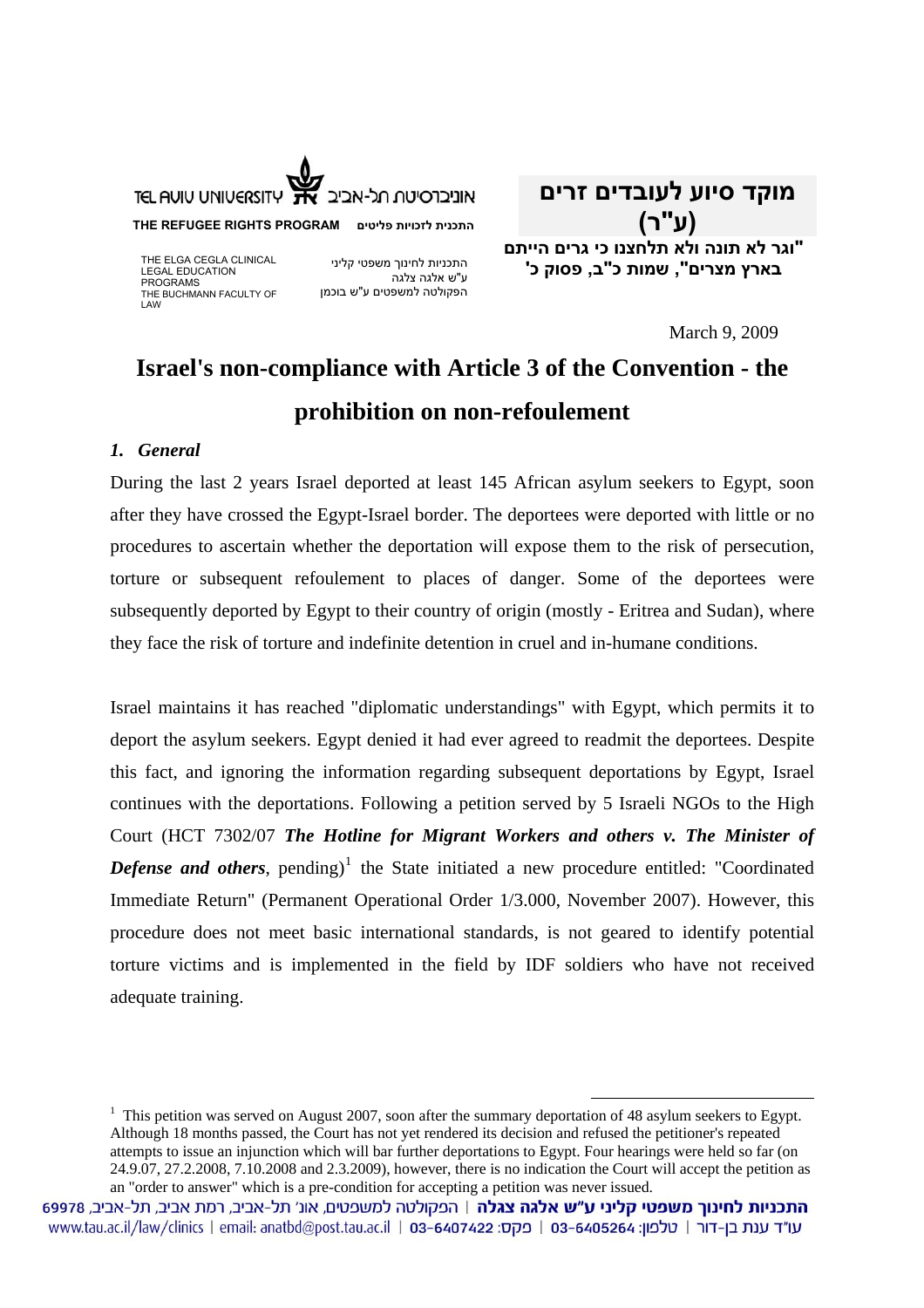Israel's procedure of "Coordinated Immediate Return" is part of a current governmental proposal for legislation (Prevention of Infiltration Law, 2008).

In addition there is a credible testimony of the deportation of 2 Sudanese asylum seekers to Gaza strip during 2003. The asylum seekers were transferred to the hands of the Palestinian Authority and as a result suffered torture and prolonged detention in cruel and inhumane conditions.

This brief is presented by the 2 Israeli NGOs (hereinafter: "the authors"): The Hotline for Migrant Workers, a non-Governmental organization dedicated to protecting the rights of migrant workers and refugees and eliminating human trafficking in Israel. The Refugee Rights Clinic at the Buchmann Faculty of Law, a legal aid and advocacy program devoted solely to the rights of refugees.

### *2. The lack of legislation, procedure or regulations which would ensure the implementation of the principle of non-refoulement*

Israel is signatory both to the Convention against Torture and the 1951 Refugee Convention. However, Israel implemented neither of the Conventions in enabling legislation. The failure to incorporate the Convention into domestic law was criticized by the Committee in the past.<sup>[2](#page-1-0)</sup>

Although the principle of non-refoulement was recognized by the Israeli High Court as a binding principle,<sup>[3](#page-1-1)</sup> there is currently no legislation, regulations or procedures in place to ensure that the principle is adequately implemented by the various authorities. Moreover, article 11 to the Governmental law proposal: Proposal for a Law for the Prevention of Infiltration, 2008 reads as follows:

"(a) Where an authorized officer learned that the infiltrator had recently entered Israel, he may order his immediate return to the country or region from which he had infiltrated to Israel, provided that such return would be preformed within 72 hours from the time the policeman or the soldier had a reasonable basis to suspect that the person had infiltrated to Israel.

<span id="page-1-0"></span><sup>&</sup>lt;sup>2</sup> CAT A/57/44 (2002), para. 53 (a).

<span id="page-1-1"></span>HCt 4702/94 *El Tai and others v. The Minister of the Interior*, PD 49 (3) 843, 848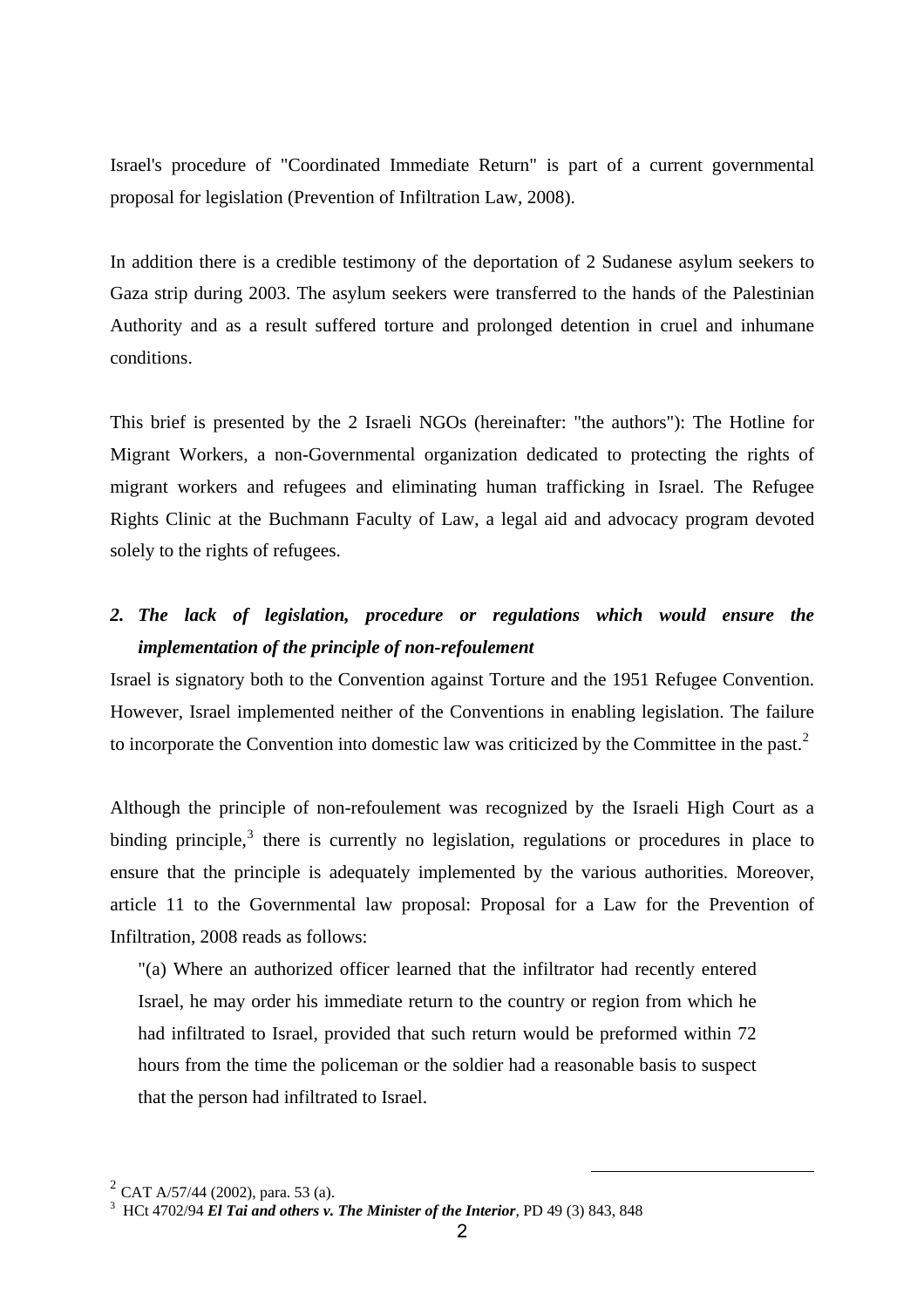(b) There is nothing in this article which derogates from article 13j to the Entry to Israel Law."[4](#page-2-0)

Although the explanatory note to the Proposal declares that the return would be preformed "in a manner which is compatible with Israel's obligations under international conventions, including the principle of non refoulement enshrined in the 1951 Convention Relating to the Status of Refugees", $5$  this important restriction is not included as part of the proposed legislation and is therefore not part of the law.

The Proposal for a Law for the Prevention of Infiltration, 2008 was approved in the first reading by the Knesset on 19.5.2008 and is currently being prepared for second and third readings.<sup>[6](#page-2-2)</sup>

### *3. Background: The arrival of growing numbers of migrants, asylum seekers and refugees during 2007, 2008*

During the last two years there was a substantial increase in the number of migrants, asylum seekers and refugees who arrive to Israel from Egypt via the Sinai border. In November 2008 The Government reported that 6,900 people "infiltrated"<sup>[7](#page-2-3)</sup> to Israel during 2008 and that 75% of them are from Eritrea and Sudan. According to the Government there has been a 30% increase in comparison to the number of arrivals during  $2007$  (5,20[8](#page-2-4) people).<sup>8</sup> For comparison, the number of asylum seekers arriving during 2006 was 1,348 and in 2005 was  $909.<sup>9</sup>$  $909.<sup>9</sup>$ 

<span id="page-2-0"></span><sup>&</sup>lt;sup>4</sup> Official Gazette of Government Law Proposals 318, published on April 1, 2008, p. 548 (Hebrew, we provide a free translation). Article 13j to the Entry to Israel Law, mentioned at sub-section (b) allows a police officer to order the immediate deportation of a Palestinian who stays illegally in Israel.

<span id="page-2-1"></span><sup>5</sup> Id. P. 555.

 $^6$  A law is legislated after it had received a majority of votes in three readings.<br><sup>7</sup> The term "infiltrater" is used by the Government indicariminately to describe

<span id="page-2-3"></span><span id="page-2-2"></span> $\frac{7}{1}$  The term "infiltrator" is used by the Government indiscriminately to describe any person entering Israel illegally. The authors object the use of this term, since it incriminates and stigmatizes migrants, refugees and asylum seekers as felons. The term "infiltrator" is derived from the 1954 Prevention of Infiltration law (felonies and jurisdiction), a security-related law, which prescribes a 5 year penalty for this fellony. The 1952 Entry to Israel law, which is Israel's regular immigration law, uses the term "persons who stay illegally in the country" and prescribes a penalty of 1 year imprisonment.

<span id="page-2-4"></span><sup>&</sup>lt;sup>8</sup> Complementary Announcement by the Respondents in HCt 7302/07 Hotline for Migrant Workers and others v. the Minister of Defense and Others, submitted on November  $18<sup>th</sup>$ , 2008, article 20. In a recent interview to "yediot Ahronot" Mr. Yaakov Ganot, head of the Immigration, Population and Border Crossing Authority reported that the number of people arriving illegally to Israel is currently 600 per month (Nir Gontaz, "The Gate Keeper", Yediot Ahronot, February 15, 2009 (Hebrew)).

<span id="page-2-5"></span><sup>&</sup>lt;sup>9</sup> State Comptroller, Annual Report 58B for the year 2007 and the fiscal year 2006, published May 20, 2008, available at:

[http://www.mevaker.gov.il/serve/contentTree.asp?bookid=514&id=57&contentid=&parentcid=undefined&sw=1](http://www.mevaker.gov.il/serve/contentTree.asp?bookid=514&id=57&contentid=&parentcid=undefined&sw=1024&hw=698) [024&hw=698](http://www.mevaker.gov.il/serve/contentTree.asp?bookid=514&id=57&contentid=&parentcid=undefined&sw=1024&hw=698) (Hebrew). It should be acknowledged that since the information regarding 2005 and 2006 is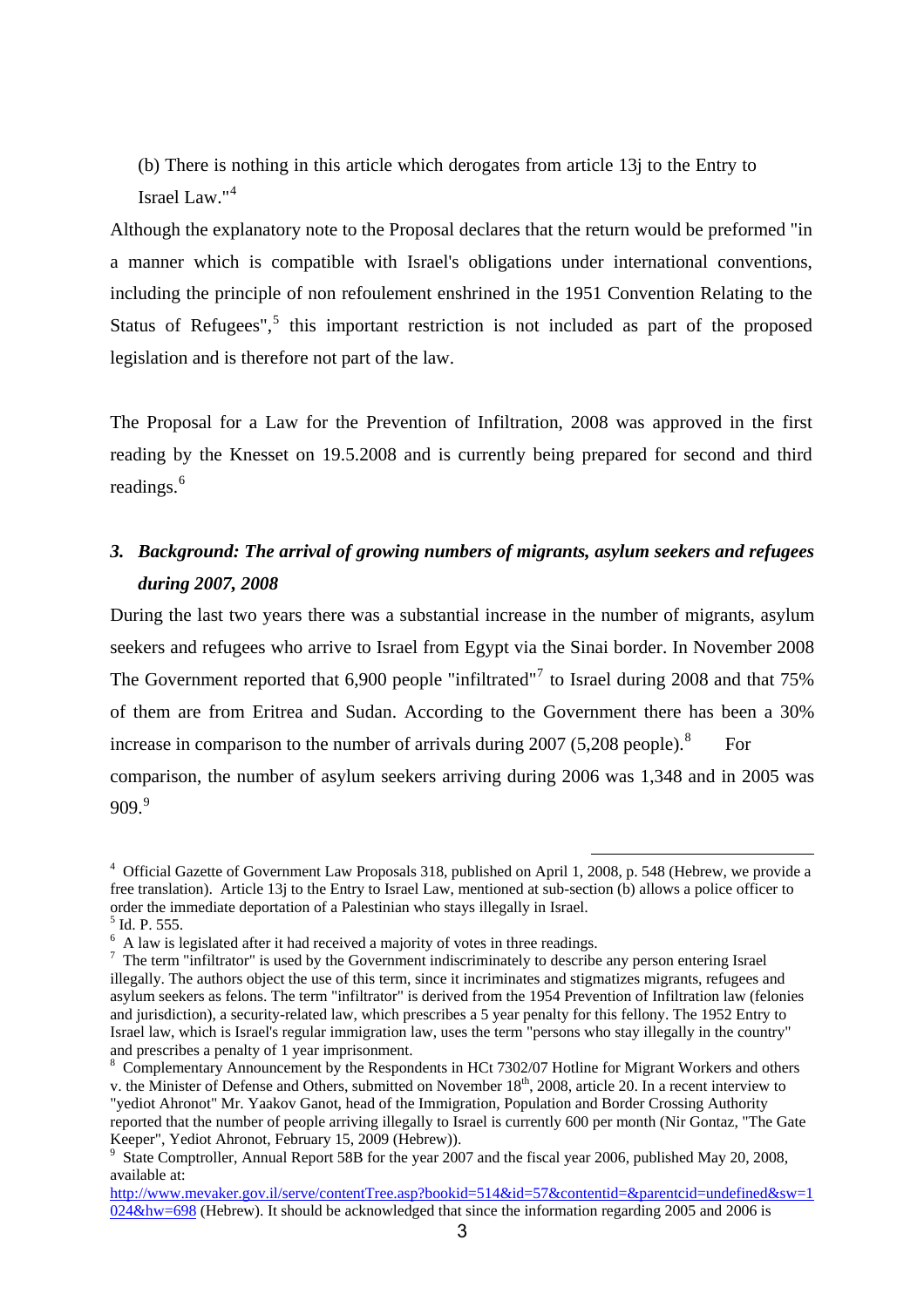Most of the arrivals during 2007 and 2008 were Sudanese and Eritrean nationals. According to UNHCR – Israel, at the end of 2008 there were 16,403 asylum seekers in Israel, the two largest nationalities are Eritreans (4,963) and Sudanese (4,418). Israel recognized that deportation of Sudanese and Eritrean nationals may expose them to various risks and therefore defers their deportation proceedings (if they are inland, they may however be deported if they are captured on the border). Unlike asylum seekers of other nationalities, they do not undergo RSD procedures.[10](#page-3-0)

The growing numbers of migrants, asylum seekers and refugees who cross the Egypt-Israel border clandestinely has led to serious human rights violations along the border by both Egyptian and Israeli authorities. A recent comprehensive report, published by Human Rights Watch, recorded 33 fatalities by Egyptian border guards from June 2007 to November 2008, dozens more were wounded.<sup>[11](#page-3-1)</sup> Other violations on the Egyptian side include: Use of military tribunals to try civilians who attempted to enter Israel; separation of family members, denial of access to asylum procedures and harsh and inhumane detention conditions.[12](#page-3-2)

This brief, however, focuses on the actions of the Israeli authorities in response to the arrival of thousands of migrants, asylum seekers and refugees in the context of article 3 to the Convention against torture. Although we focus on the situation along Israel's southern border, it is useful to begin the discussion with an over-view of the risk of non-refoulement in three different situations:

(a) Aliens detained inland for illegal stay

- (b) Aliens who arrive at a formal port of entry
- (c) Aliens who cross the border clandestinely

derived from a different source then the information regarding 2007 and 2008, there may be some discrepancy in the criteria used for documenting the phenomenon.

<span id="page-3-0"></span> $10$  Since the Entry to Israel Law prescribes that immigration-related detention may be used only when the deportation is imminent, Sudanese and Eritreans are typically released from detention once their nationality is ascertained. They are given a "conditional release visa" which formally does not allow them to work. They are subjected to geographical limitations prohibiting them from entering the center of Israel (except for meetings at the UNHCR's office in Tel-Aviv) and they have no access to health services.

<span id="page-3-1"></span><sup>&</sup>lt;sup>11</sup> Human Rights Watch, Sinai Perils – Risks for Migrants, Refugees and Asylum Seekers in Egypt and Israel, November 12, 2008, found at: [http://www.hrw.org/en/reports/2008/11/12/sinai-perils-0 p. 1,](http://www.hrw.org/en/reports/2008/11/12/sinai-perils-0%20p.%201) see annex at page 89 for a list of fatalities.

<span id="page-3-2"></span> $12$  Id. Chapter VI, p.61-71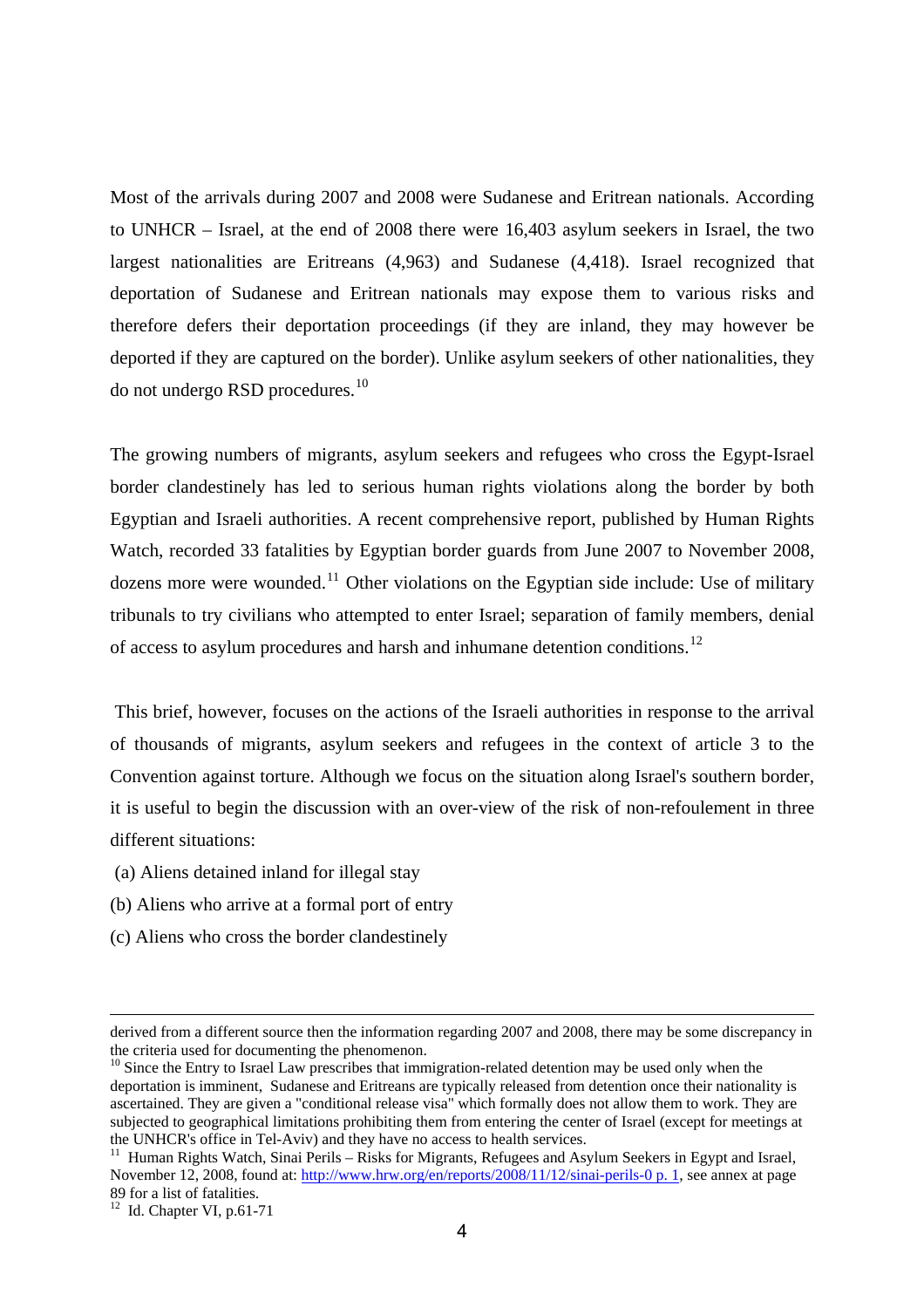#### *4. The risk of article 3 violations regarding aliens who are in Israel or arrive to Israel*

### *(a) Aliens detained inland for illegal stay*

Aliens detained inland in Israel would normally be able to raise any fears of torture or persecution as a result of their deportation prior to being deported. The 1952 Entry to Israel Law prescribes that a deportation of a person will only be carried out three days after the deportation order was issued and delivered.<sup>[13](#page-4-0)</sup> The Law does not include any orders requiring the Ministry of the Interior to verify prior to the deportation that the deportation will not violate article 3 obligations. The burden to raise any such concerns is left for the individual, who might be too traumatized, scared or confused to voice her fears. Normally the deportation procedures are lengthy. The detainee would be brought before the Tribunal for the Review on the Detention of Undocumented Migrants.<sup>[14](#page-4-1)</sup> The adjudicators of this tribunal are only authorized to review the necessity of the detention, however, if they learn that the person fears being returned to her country of origin, they would advise her to seek asylum with the local UNHCR office.<sup>[15](#page-4-2)</sup> UNHCR may ask the Ministry of the Interior to stay the deportation for the duration of the examination of the asylum application. This understanding between UNHCR and the Ministry of the Interior was subject to increasing pressure recently. The Hotline for Migrant Workers is aware of at least dozen cases in which asylum seekers were deported despite the fact that their asylum applications were still pending. In other cases, UNHCR had to make last-minute emergency interventions to prevent the deportation of asylum seekers whose applications were still pending.

Palestinian nationals who are detained in Israel for illegal stay do not enjoy even the minimal form of protection in the form of a three days waiting period before their deportation is executed. The Law allows a police officer to order their summary deportation immediately.<sup>[16](#page-4-3)</sup>

 $13$  Article 13(d), the 1952 Entry to Israel Law

<span id="page-4-1"></span><span id="page-4-0"></span><sup>&</sup>lt;sup>14</sup> This administrative tribunal was established in a 2001 amendment to the Entry to Israel Law (Entry to Israel Law, Amendment no. 9), 2001 and was incorporated in the law. A recent Amendment enacted in July 2008 orders that all detainees would be brought before the Tribunal for the Review on the Detention of Undocumented Migrants within 96 hours from their arrest (article  $13(n)(a)$ ).

<span id="page-4-2"></span><sup>&</sup>lt;sup>15</sup> According to Israel's 2002 "Regulations for the Treatment of Asylum Seekers in Israel" applications for asylum are filled with UNHCR which interviews the applicant and provide a recommendation to a governmental committee. This committee ("The Refugee Advisory Committee") makes a recommendation to the Minister of the Interior who makes the final decision whether to grant the applicant refugee status. 16 Article 13(j) to the Law.

<span id="page-4-3"></span>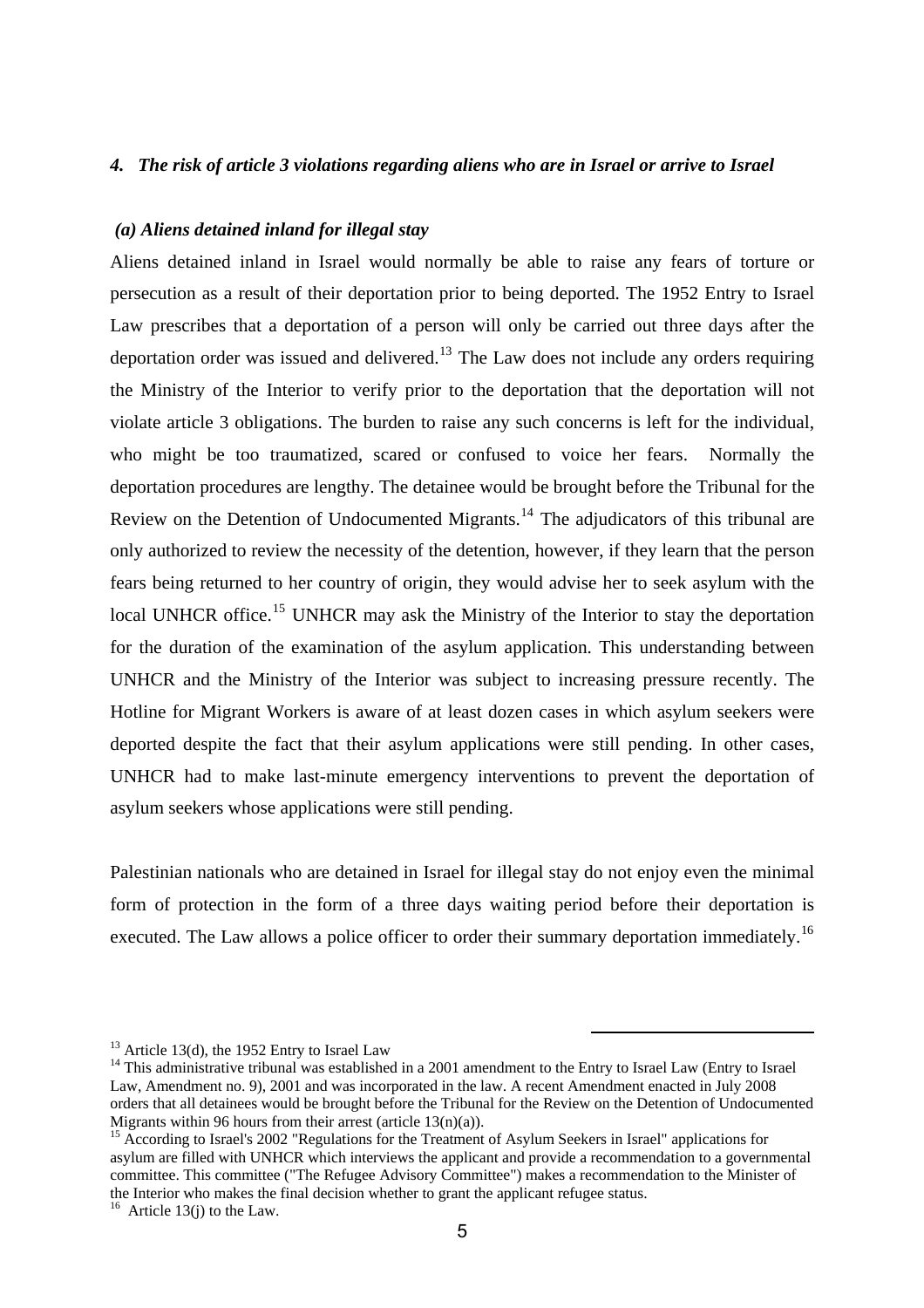On several recorded occasions, the police deported gay Palestinian men, despite their claims that the deportation would risk their lives. $17$ 

### *(b) Aliens who arrive at a formal port of entry*

Israel maintains a wide discretion to refuse entry to any person arriving at a formal port of entry. Applying for protection at an entry port is precarious. A recently updated procedure issued by the Ministry of the Interior prescribes that when a person arrives to a port of entry and claims she is seeking asylum, her entry would be delayed until the issue is examined by the UNHCR and other governmental authorities.<sup>[18](#page-5-1)</sup> The procedure does not include any specific orders regarding the examination which should be preformed; the detention of the asylum seeker; access to legal aid; legal remedies when the application is refused, etc.

In a recent case the authors had to petition the Tel Aviv Administrative Court after the Ministry of the Interior refused to allow UNHCR to complete its examination in the application of an asylum-seeker from Sri-Lanka and were about to deport her.<sup>[19](#page-5-2)</sup>

#### *(c) Aliens clandestinely crossing the borders*

As mentioned above, during the last two years, Israel summarily deported to Egypt at least 145 African migrants, asylum seekers and refugees. This action was officially sanctioned by the Legal Advisor to the Government, attorney Menahem Mazoz, who at an internal intergovernmental agencies meeting on the "handling of infiltrators via the Egyptian border" dated March 1, [20](#page-5-3)06, summarized the following: $^{20}$ 

 …3. The "Hot Return" procedure – without going into the details of the practical and security challenges involved, there is no legal impediment to return to Egypt an infiltrator who was captured soon after the infiltration. Such return does not require a deportation order or any other procedure. Legally this is a

 $\overline{a}$ 

<span id="page-5-1"></span> $\frac{18}{18}$  $\frac{18}{18}$  $\frac{18}{18}$  Procedure for treatment of Asylum Seekers in Israel and those who were recognized by the Minister of the Interior as entitled to asylum in Israel, procedure 5.2.0012 (Hebrew), found at: [http://www.pnim.gov.il/Apps/PubWebSite/publications.nsf/All/A5C1B2D4AD341823422570AD004311F4/\\$FI](http://www.pnim.gov.il/Apps/PubWebSite/publications.nsf/All/A5C1B2D4AD341823422570AD004311F4/$FILE/Publications.2.0012.pdf?OpenElement) [LE/Publications.2.0012.pdf?OpenElement,](http://www.pnim.gov.il/Apps/PubWebSite/publications.nsf/All/A5C1B2D4AD341823422570AD004311F4/$FILE/Publications.2.0012.pdf?OpenElement) para. C(6).

<span id="page-5-0"></span><sup>&</sup>lt;sup>17</sup> Nowhere to Run – Gay Palestinian Asylum Seekers in Israel, Kagan M. and Ben-Dor A. The Public Interest Law Resource Center, Tel Aviv University, 2008, found at:<br>http://www.law.tau.ac.il/Heb/ Uploads/dbsAttachedFiles/NowheretoRun.pdf at page: 21-22.

<span id="page-5-3"></span><span id="page-5-2"></span><sup>&</sup>lt;sup>19</sup> AD (Tel Aviv) 2595/08 *Araziga v. The Minister of the Interior*, on October 3, 2008 the Court issued an interim order delaying the petitioner's deportation and enabling the examination of the asylum application. <sup>20</sup> The Legal Advisor for the Government office, protocol dated March 16, 2006 re: "Handling of infiltrators via the Egyptian border" (Hebrew, copy with the authors).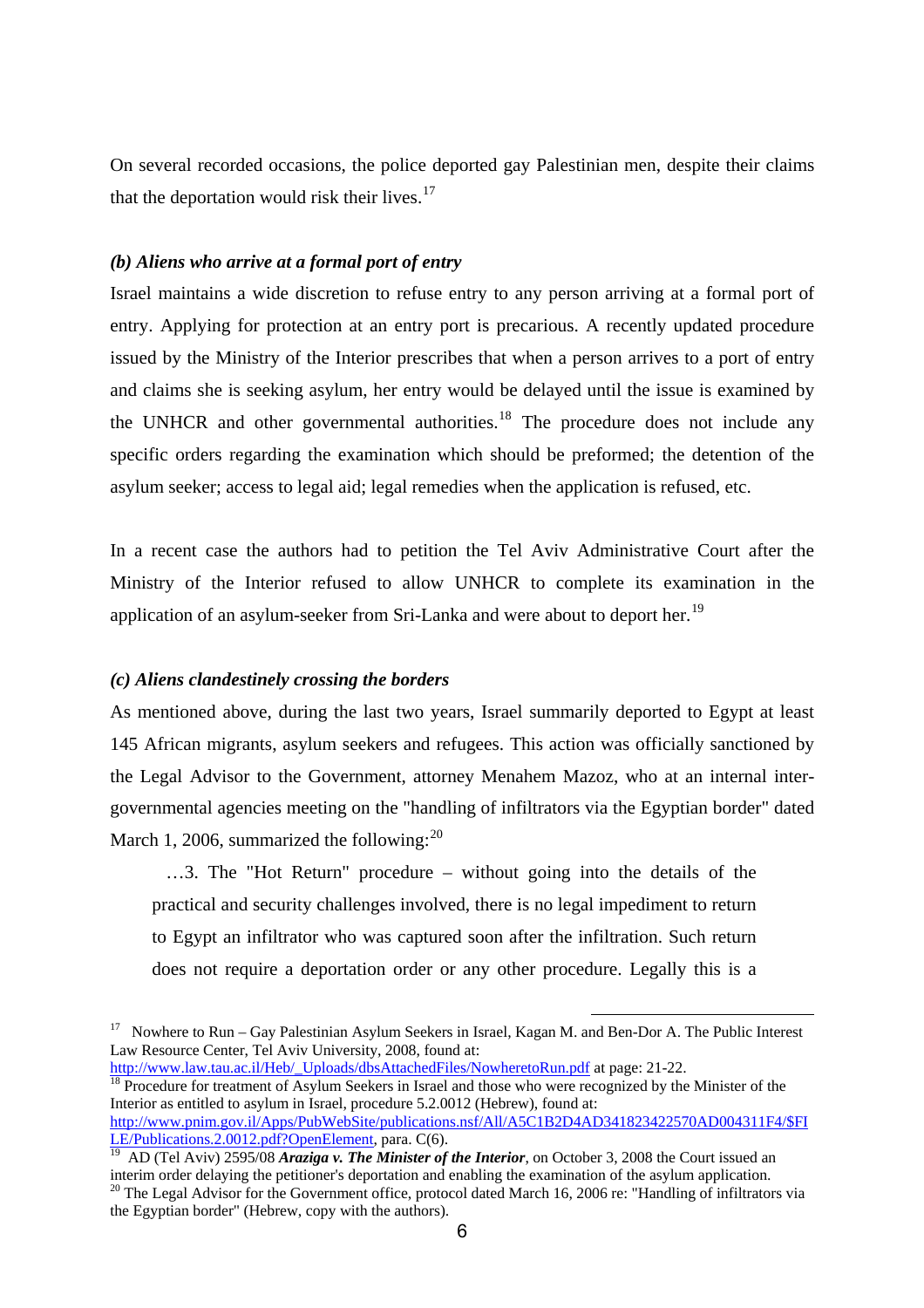process of prevention of entry and not deportation from Israel. It is emphasized that using this procedure is conditioned upon certain proximity of time and capturing place.

 4. In addition, actions should be taken vis-à-vis the Egyptian authorities, including via diplomatic channels, to reach coordination regarding the return to Egypt of Sudanese and other infiltrators who infiltrated to Israel via Egypt. A systematic return would create an effective deterrence from infiltrating due to the high cost of the infiltration for the infiltrator (the payment to the border smugglers).

When the authors learned about this new directive, which was quoted by the former Minister of the Interior, Mr. Bar-On during a Knesset hearing,  $^{21}$  $^{21}$  $^{21}$  they immediately wrote to the Legal Advisor to the Government and warned that the Non-Refoulement principle applies as soon as a person presents himself at the border, and that summary rejection at the border might lead to violation of Israel's international obligations.<sup>[22](#page-6-1)</sup> Only on February 15, 2007 the State Attorney office replied that since no "Hot Returns" are currently carried out, the office will not answer the principled objection at this time. The letter added that in the past a procedure was instated requiring coordination vis-à-vis the Egyptian authorities for the return of an infiltrator, soon after the infiltration and under the condition that Egypt will assume responsibility for the safety of the returnees. The letter concluded that when Israel operates to prevent entry or to deport an infiltrator who had entered its territory, in coordination with the country from which he arrived, and in accordance with the rules of the international laws, this action is permitted.[23](#page-6-2)

#### **First recorded summary deportation - 6 Eritrean nationals, April 26, 2007**

According to information provided to the Hotline for Migrant Workers by reserve soldiers, at the night of 25.4.2007-26.4.2007 six Eritrean nationals were detained in Israeli territory by IDF soldiers. Despite the fact that the Eritrean nationals claimed they have come to seek

<span id="page-6-0"></span><sup>&</sup>lt;sup>21</sup> 14<sup>th</sup>. Meeting of the 17<sup>th</sup>. Knesset, Proposal for the agenda: The incarceration of refugees from Darfur in Israeli prisons, May 24,2006, found at (Hebrew): http://www.knesset.gov.il/Tql//mark01/h0028469.html#TQL

<span id="page-6-1"></span>Authors letter to the Legal Advisor to the Government re: "Disputing the legality of the "Hot Return procedure" dated June 1, 2006 and subsequent reminders dated July 24, 2006, January 11, 2007.

<span id="page-6-2"></span> $^{23}$  The State Attorney's Office, re: "Disputing the legality of the "Hot Return" procedure", letter dated February 15, 2007 (Hebrew, copy on file with the authors).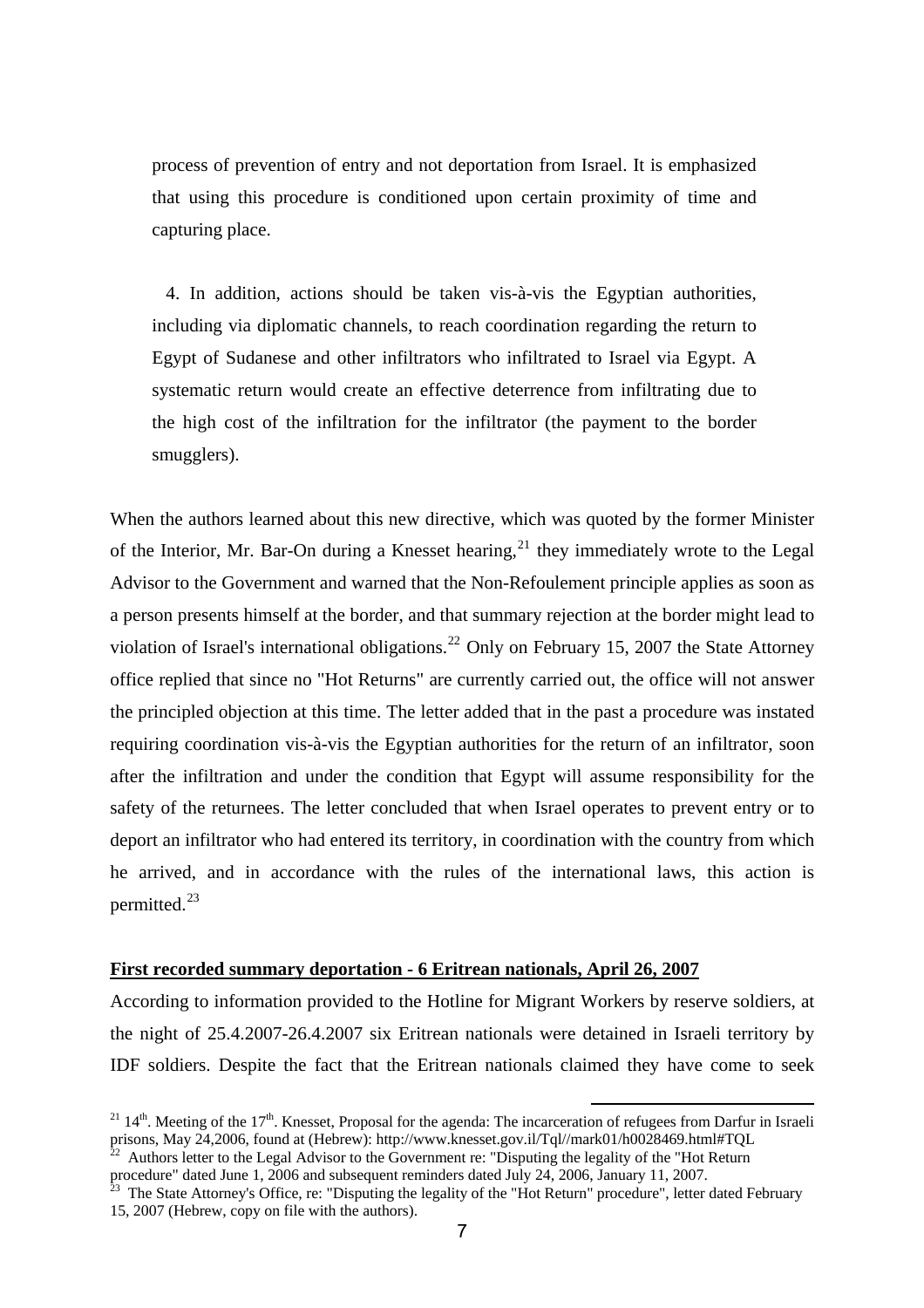asylum, an order was given to deport them back to Egypt. Since the reserve soldiers refused to carry out the order, regular service soldiers were brought in and after examining the passports and papers of the asylum seekers, they forced them back to Egypt. A complaint about this incident was filed by the authors on April 29, 2007 to the Legal Advisor to the Government. A reminder was sent on May 15, 2007 but to this day, the Legal Advisor to the Government or the Chief Military Counselor did not reply.

#### **Second recorded summary deportation - 48 African nationals, August 18, 2007**

At the night of August 18, 2007 Israel summarily deported to Egypt 48 African nationals (according to later information 44 of then were Sudanese nationals, 23 of the group were previously registered by UNHCR-Cairo as asylum seekers).<sup>[24](#page-7-0)</sup> In response to the author's urgent inquires, the State Attorney's office replied on August 26, 2007 that on the night of 17.8.2007-18.8.2007 IDF forces captured 51 infiltrators: 44 Sudanese nationals, 3 Ivory-Coast nationals, 3 Eritrean nationals and 1 Somali national. All were questioned soon after they were captured in English or Arabic and their personal details were recorded (country of birth, number of ID or passport). The IDF reported that at this stage none of the infiltrators raised a claim regarding any risks he would face in Egypt. The infiltrators were then taken to an army camp to provide for humanitarian needs (rest, food, drink, etc). On August  $18<sup>th</sup>$  at 23:30 after diplomatic negotiations, 48 of the infiltrators were returned to Egypt. The 3 Eritrean nationals were not returned since they objected to the return (apparently - physically) and claimed their lives would be in danger. The letter concluded that the State Attorney believes all actions to be legal. $^{25}$  $^{25}$  $^{25}$ 

Soon after receiving this reply, a petition was served to the High Court of Justice by 5 Israeli NGOs in an attempt to declare the procedure of "Hot Return" illegal (HCt 7302/07 mentioned above).

## **Third recorded summary deportation - 91 African nationals deported at 4 incidents (August 23, 26, 27, 29, 2008)**

<span id="page-7-1"></span>These deportations were reported to the High Court after the petitioners learned about them from soldiers in the field. In response to an urgent request for an injunction barring the hot returns the State submitted an affidavit made by Brigadier General Yoel Strick (a copy of the

<span id="page-7-0"></span> <sup>24</sup> Human Rights Watch, Sinai Perils report, ft. note. 11.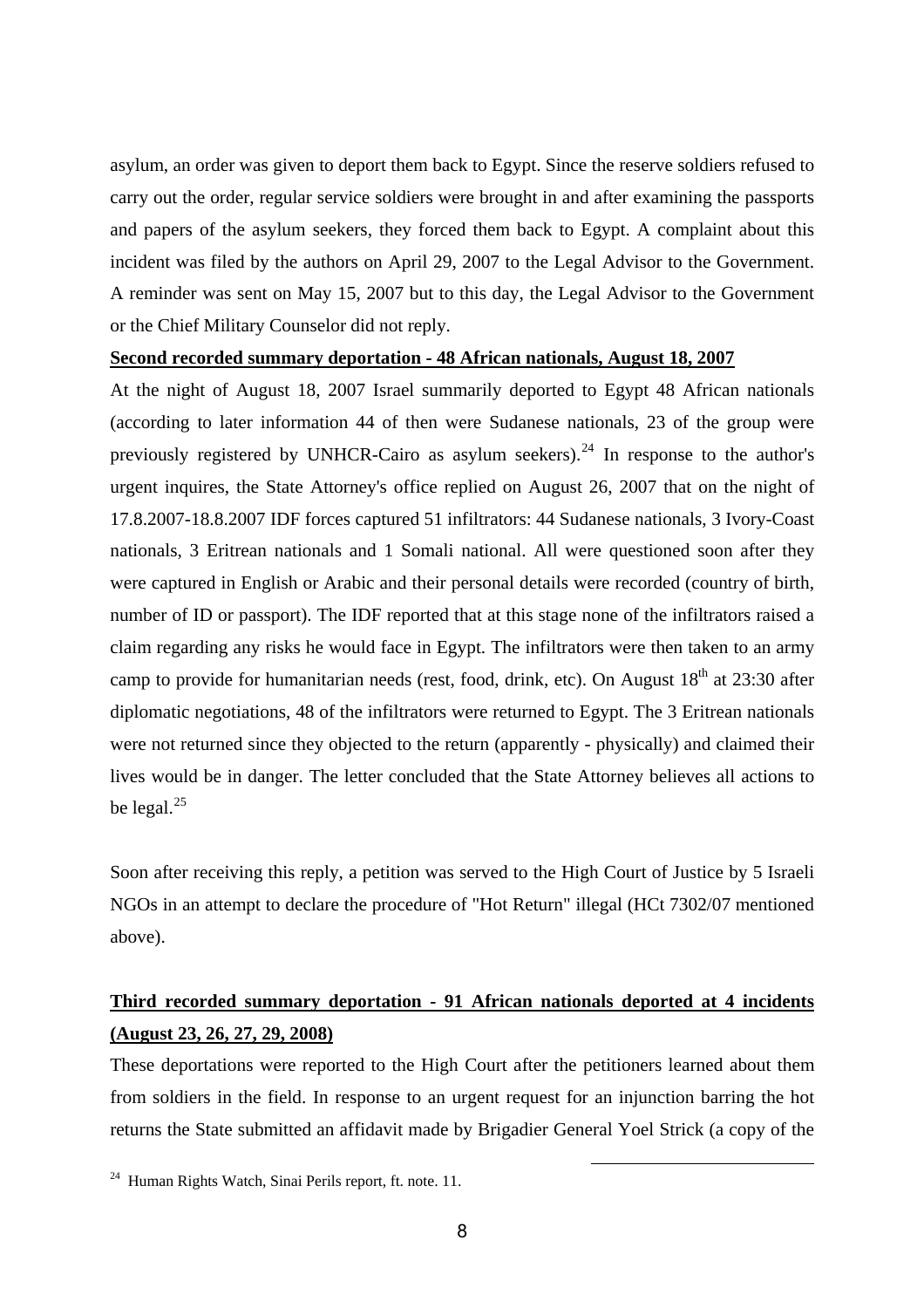State's submission is attached and is marked as **annex "a"**). It should be clarified that at this time, the State had instate the "Coordinated Immediate Return Procedure" (detailed below, this procedure was prepared following a High-Court decision requiring the State to prepare a procedure which will differentiate, at the border, between asylum seekers who need protection and others). In his affidavit, Brigadier General Strick admitted that the returns were not carried out according to the "Coordinated Immediate Return Procedure" however he claimed that none of the deportees raised an asylum claim. Finally Brigadier General Strick declared that the orders and procedures were reiterated to the field forces.<sup>[26](#page-8-0)</sup>

After receiving this affidavit, the authors filed a complaint with the Chief Military Counselor and demanded that legal action will be taken to investigate and punish the officers who violated the army procedure re "Coordinated Immediate Return Procedure".<sup>[27](#page-8-1)</sup> This complaint was never answered.

#### **Additional deportations may have taken place**

It should be emphasized that many additional deportations may have taken place unbeknownst to the Israeli public or to the authors. The State maintains the returns to be legal and the High Court had so far refused the petitioner's repeated requests for an injunction barring such deportations. The "Coordinated Immediate Return Procedure" which will be described below does not involve any external authority (such as UNHCR or ICRC or any Israeli non-military entity) in the process. Therefore it is reasonable to deduce that other returns may have taken place unbeknownst to the authors.

#### *5. The fate of migrants, asylum seekers and refugees who were returned by Israel to Egypt*

At its initial response to the petition at HCt 7302/07 the State argued it had operated under a "diplomatic understanding" concluded orally between Egyptian President Husni Mubarak and

<sup>&</sup>lt;sup>25</sup> Israel State Attorney Office, re: "The handling of infiltrators via the Egypt border in relation to HCt 7964/05, letter dated 26 August 2007 (Hebrew, copy on file with the authors)

<span id="page-8-0"></span><sup>&</sup>lt;sup>26</sup> HCt 7302/07 State's response to the petitioner's request for an injunction dated September 1, 2008 (Hebrew, we attach the response and the affidavit in Hebrew as well as a free translation to English)

<span id="page-8-1"></span> $27$  11 September 2008, authors letter to the Chief Military Counselor re: "Complaint and a request to initiate an investigation regarding the violation of IDF procedures and the return of potential asylum seekers in violation of the "Coordinated Immediate Return" procedure.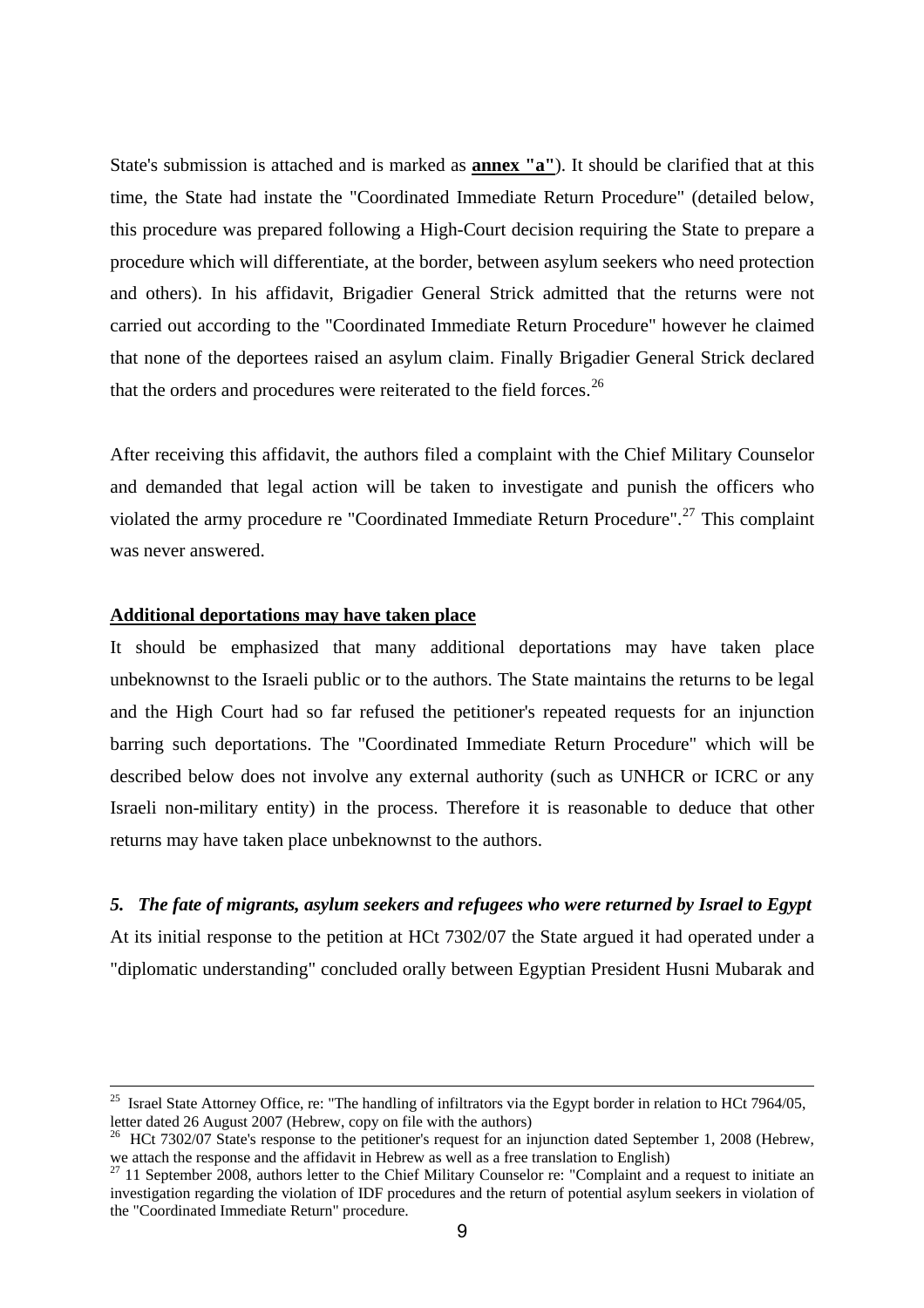Israel's Prime-Minister Ehud Olmart. The State added that UNHCR – Cairo will supervise the fate of the returnees.<sup>[28](#page-9-0)</sup>

Contrary to the State's submissions, UNHCR - Cairo was not allowed access to any of the people who were deported by Israel to Egypt, and was unable to ascertain their whereabouts.<sup>[29](#page-9-1)</sup> According to various sources, at least some of the people who were returned by Israel to Egypt were subsequently deported by Egypt to Sudan and Eritrea where they may face torture or indefinite incarceration under harsh conditions.<sup>[30](#page-9-2)</sup>

On November 3, 2007 Human Rights Watch reported that at least 5 of the people who were deported by Israel to Egypt were forcefully deported to Sudan after having spent several months in detention in Egypt. $31$ 

On February 26, 2008 an Associated Press essay quoted an Egyptian Foreign Ministry official who told the reporter that 20 of the deportees who were returned by Israel "were asked to leave" and were returned to Sudan".<sup>[32](#page-9-4)</sup>

On January 1, 2009 Human Rights Watch published that Egypt deported at least 45 Eritrean asylum seekers who were previously returned by Israel.<sup>[33](#page-9-1)</sup>

<span id="page-9-0"></span><sup>&</sup>lt;sup>28</sup> HCt 7302/07 State response to the petitioner's request for an injunction, September 9, 2007 (Hebrew, copy on file with the authors).

<span id="page-9-1"></span> $29$  On December 17, 2007 the Head of Liaison office UNHCR Representation in Israel informed the authors that "UNHCR has yet to be granted access to the individuals to whom reference is made in your letter [the 48 people deported on August 2007 – the authors]" (copy on file with the authors). On November 27, 2008 2007 the Head of Liaison office UNHCR Representation in Israel informed the authors: "UNHCR has informed the authorities that access has not yet been granted to the individuals who were returned from Israel. UNHCR does not have information about the identities of those persons" (copy on file with the authors).

<span id="page-9-2"></span> $30$  In early July, 2007, an Israel Radio report cited the Sudanese minister of interior as threatening to prosecute any Sudanese who had participated in an alleged Israeli plot encouraging their emigration in order to damage the Khartoum government's image. Sheera Claire Frenkel, Ilana Diamond, and Jerusalem Post staff, "Sudan: Israel encouraging emigration," Jerusalem Post, July 9, 2007. In July 2007, the Sudanese Refugees Commissioner, Mohammed Ahmed al-Aghbash, claimed that Sudanese refugees in Israel wanted to "implement Zionism agendas against Sudan," and called on Egyptian authorities to "firmly penalize any Sudanese refugees if they were found trying to infiltrate through Egypt into Israel." Agence France-Presse, "Egypt sends refugees to uncertain fate in Sudan," October 29, 2007, available at [http://www.reliefweb.int/rw/rwb.nsf/db900sid/EMAE-](http://www.reliefweb.int/rw/rwb.nsf/db900sid/EMAE-78FM49?OpenDocument)[78FM49?OpenDocument](http://www.reliefweb.int/rw/rwb.nsf/db900sid/EMAE-78FM49?OpenDocument). Eritrea's harsh treatment of failed asylum seekers, draft evaders and deserters have been well documented, see: US State Department, 2008 Human Rights Report: Eritrea, found at: http://www.state.gov/g/drl/rls/hrrpt/2008/af/119000.htm<br><sup>31</sup> Human Rights Watch, Egypt: Do not return detained Sudanese, Government should provide UN access to 48

<span id="page-9-3"></span>asylum seekers transferred by Israel, November 2, 2007, found at:

<span id="page-9-4"></span>http://www.hrw.org/en/news/2007/11/02/egypt-do-not-return-detained-sudanese<br><sup>32</sup> The Associated Press, Israel struggling to deal with influx of African asylum seekers, February 26,2008 found at: http://www.iht.com/articles/ap/2008/02/26/africa/ME-GEN-Israel-Escaping-Africa.php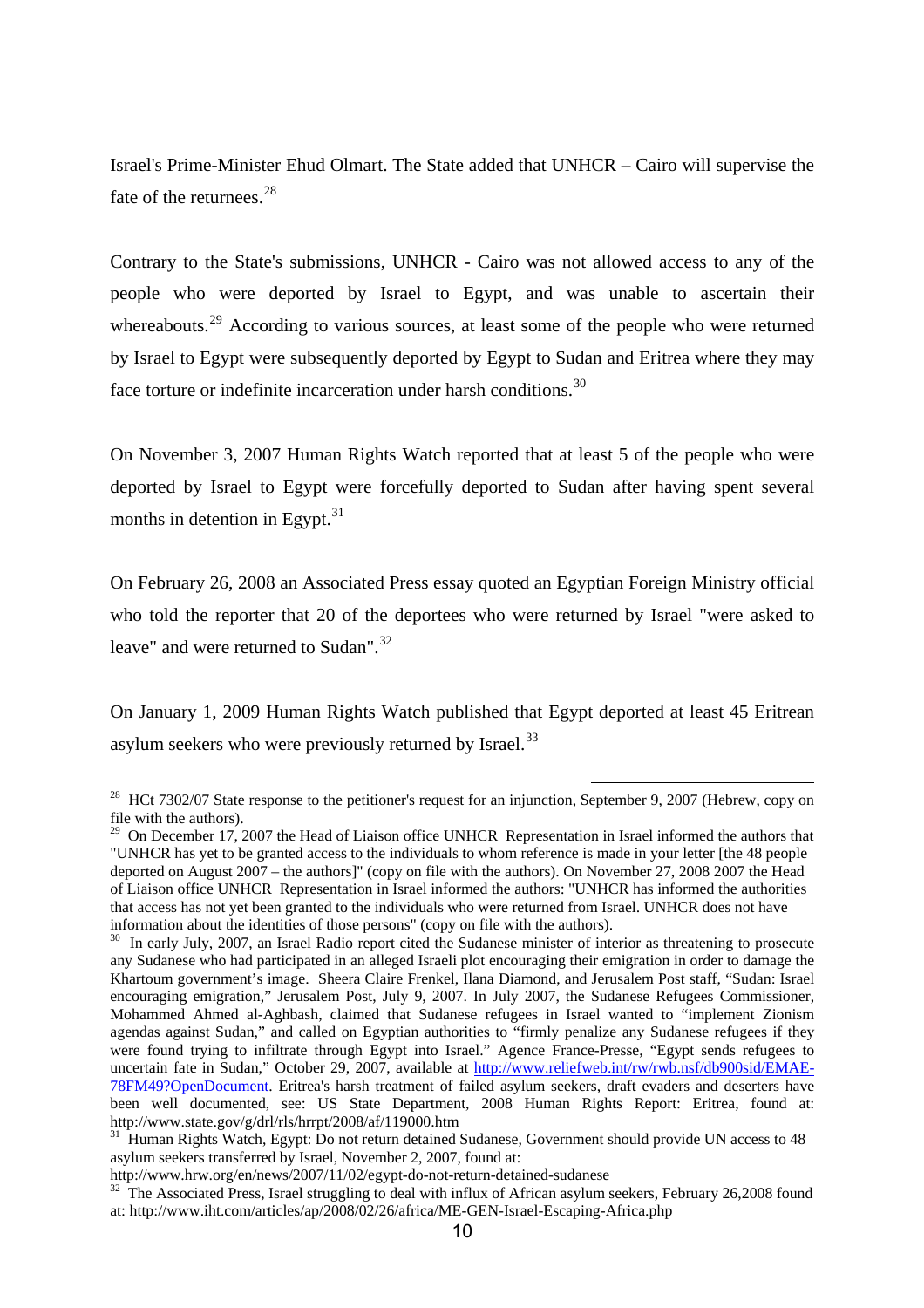The US State Department's annual report on human rights practices published on 25 February 2009 included an incident of the detention of 23 Sudanese refugees in Sinai on August 26, 2008 and their subsequent deportation to Sudan on November 7, 2008 for allegedly crossing the border illegally into Israel.<sup>[34](#page-10-0)</sup> The date of the detention of the 23 Sudanese (August 26, 2008) corresponds with one of the deportations described in Brigadier General Strick's affidavit.

In addition there are many reports indicating that during the last year Egypt returned dozens of Sudanese refugees and asylum seekers to Sudan and thousands of Eritrean asylum seekers to Eritrea.<sup>[35](#page-10-1)</sup> As mentioned above, Human Rights Watch reported that migrants, asylum seekers and refugees who are caught in Egypt attempting to cross the border into Israel are tried by military tribunals; family members are separated from one another; access to asylum procedures is denied from people who were not registered with UNHCR prior to their detention, and many are deported without having had the chance to apply for protection; The detention conditions are harsh, medical services are inadequate and children are often detained with adults.<sup>[36](#page-10-2)</sup>

All those reports and others were brought to the knowledge of the State Attorneys and the High Court by the authors.<sup>[37](#page-10-3)</sup> Nevertheless, the State continued to argue, at a hearing held on

[http://www.amnesty.org/en/library/asset/AFR64/004/2008/en/1a74a2e4-69ed-11dd-8e5e-](http://www.amnesty.org/en/library/asset/AFR64/004/2008/en/1a74a2e4-69ed-11dd-8e5e-43ea85d15a69/afr640042008eng.html)

<sup>&</sup>lt;sup>33</sup> Human Rights Watch, Egypt: Stop deporting Eritrean asylum seekers, January 8, 2009, found at: http://www.hrw.org/en/news/2009/01/08/egypt-stop-deporting-eritrean-asylum-seekers

<span id="page-10-0"></span>

<sup>&</sup>lt;sup>34</sup> US State Department 2008 Human Rights Report: Egypt, 25 February 2009, found at:<br>http://www.state.gov/g/drl/rls/hrrpt/2008/nea/119114.htm

<span id="page-10-1"></span><sup>&</sup>lt;sup>35</sup> OHCHR, High Commissioner for Human Rights urges Egypt to halt deportation of Eritrean asylum seekers, 19 June 2008, found at:

<http://www.unhchr.ch/huricane/huricane.nsf/view01/4F2034CEFE5D5462C125746D00415EBC?opendocument> ; Amnesty International, Arbitrary detention/Fear of torture and other ill treatment - Up to 1,200 forcibly returned asylum seekers, 13 August 2008, found at:

[<sup>43</sup>ea85d15a69/afr640042008eng.html](http://www.amnesty.org/en/library/asset/AFR64/004/2008/en/1a74a2e4-69ed-11dd-8e5e-43ea85d15a69/afr640042008eng.html); Human Rights Watch, Egypt: Investigate Forcible Return of Refugees to Sudan - Deported men and boys may face persecution in Sudan, 30 May 2008, found at: [http://hrw.org/english/docs/2008/05/30/egypt18977\\_txt.htm](http://hrw.org/english/docs/2008/05/30/egypt18977_txt.htm)

<sup>36</sup> HRW, Sinai Perils report, ft. note. 11 supra, Chapter VI, p.61-71

<span id="page-10-3"></span><span id="page-10-2"></span><sup>&</sup>lt;sup>37</sup> Authors letter to the State Attorneys dated August 27, 2008 re: "Information regarding the execution of "Hot Returns" during the last days"; Authors letter to the State Attorneys dated January 12, 2009 re: Demand for an immediate intervention to prevent the deportation of Eritrean asylum seekers who have been deported by Israel to Egypt, back to their country"; Authors letter to the State Attorneys dated January 27, 2009 re: "Demand for an immediate intervention to prevent the deportation of Eritrean asylum seekers who have been deported by Israel to Egypt, back to their country and for the cessation of further returns to Egypt; Authors letter to the State Attorneys dated February 17, 2009 on the same issue. The only response received was that the letters were presented by the State Attorneys to the authorized authorities.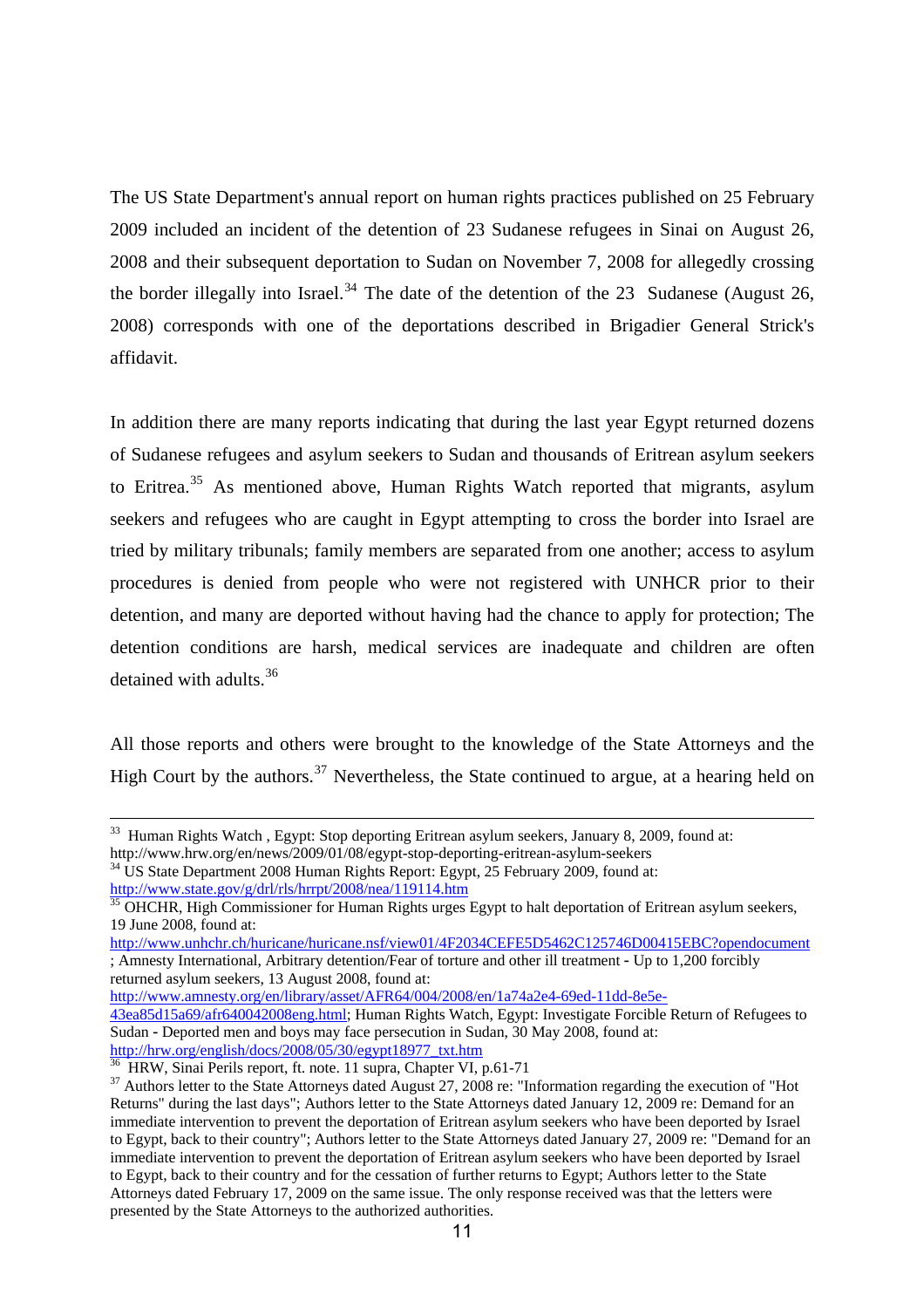October 7, 2008 at the High Court, that it considers Egypt to be a safe country. Attorney Yochi Gnessin, head of the Administrative Division at the State Attorney's office argued that Egypt is a safe country and that the High Court should refrain from declaring Egypt to be unsafe, since UNHCR had not declared Egypt to be unsafe. In a recent hearing held on March 2, 2009 State Attorney Gilad Shirman made the same argument and declared that 'if the UNHCR, which is an independent objective body, devoted to the protection of the rights of refugee, has not declared that Egypt is currently violating the Refugee Convention, the Court should refrain from making such a statement.<sup>[38](#page-11-0)</sup> In both hearings the Court was warned by the State Attorneys of the diplomatic ramifications of openly criticizing Egypt.

## *6. Israel's reliance on a "diplomatic understanding" with Egypt, dated June 2007, regarding the safety of the deportees*

As mentioned above, Israel's policy of Coordinated Immediate Returns is based on "understandings" made in June 2007 between Egypt's President Husni Mubarak and Israel's Prime-Minister Ehud Olmert. On July 1, 2007 the Prime-Minister's Spokesperson published the following announcement:  $39$ 

Prime Minister Olmert updated those present on his understanding with Egyptian President Hosni Mubarak, according to which Egypt will receive back infiltrators who cross the common border as well as all those who cross it

in the future, and will work to prevent future infiltrations from its territory.

The authors requested further details and asked for a copy of the "understandings". The PMO Legal Advisor office replied that the agreement was not made in writing. <sup>[40](#page-11-2)</sup>

<span id="page-11-0"></span>In his argument attorney Shirman referred to a letter signed by Mr. Michael Bavly, former Honorary Correspondent of the UNHCR office in Israel, dated July 23, 2007. In this letter Mr. Bavly wrote: "There is no reason preventing Israel not to admit into its territory (even just as an emergency measure in a situation which is going out of hand) or to allow the return to Egypt of those who are already in Israel and who should have, to begin with, asked for asylum in Egypt." (Hebrew, copy on file with the authors). Attorney Shirman argued that the situation has indeed deteriorated out of control and that therefore, the deportations are justified, even according to UNHCR's instructions. This argument ignored a later letter written by UNHCR and presented to the Court, according to which asylum seekers should not be summarily denied entry into the country; They should have the opportunity to present their asylum claims and have them duly and properly heard and decided upon and that a formal readmission agreement should be established between the two Governments (letter dated September 20, 2007, on file with the authors).

<span id="page-11-1"></span><sup>&</sup>lt;sup>39</sup> Prime Minister's Office, PM Olmert Holds Discussion on Infiltrations into Israel via the Egyptian Border, July 1, 2007, found at: http://www.pmo.gov.il/PMOEng/Archive/Press+Releases/2007/07/dar010707.htm 40 The Prime-Minister's Legal Advisor Office, re: Your letter regarding "The Prime-Minister's announcement

<span id="page-11-2"></span>regarding the return of refugees and asylum seekers from Israel to Egypt" and the announcement of the office for Internal Security re "The establishment of a refugee camp", dated August 21, 2007 (copy on file with the authors)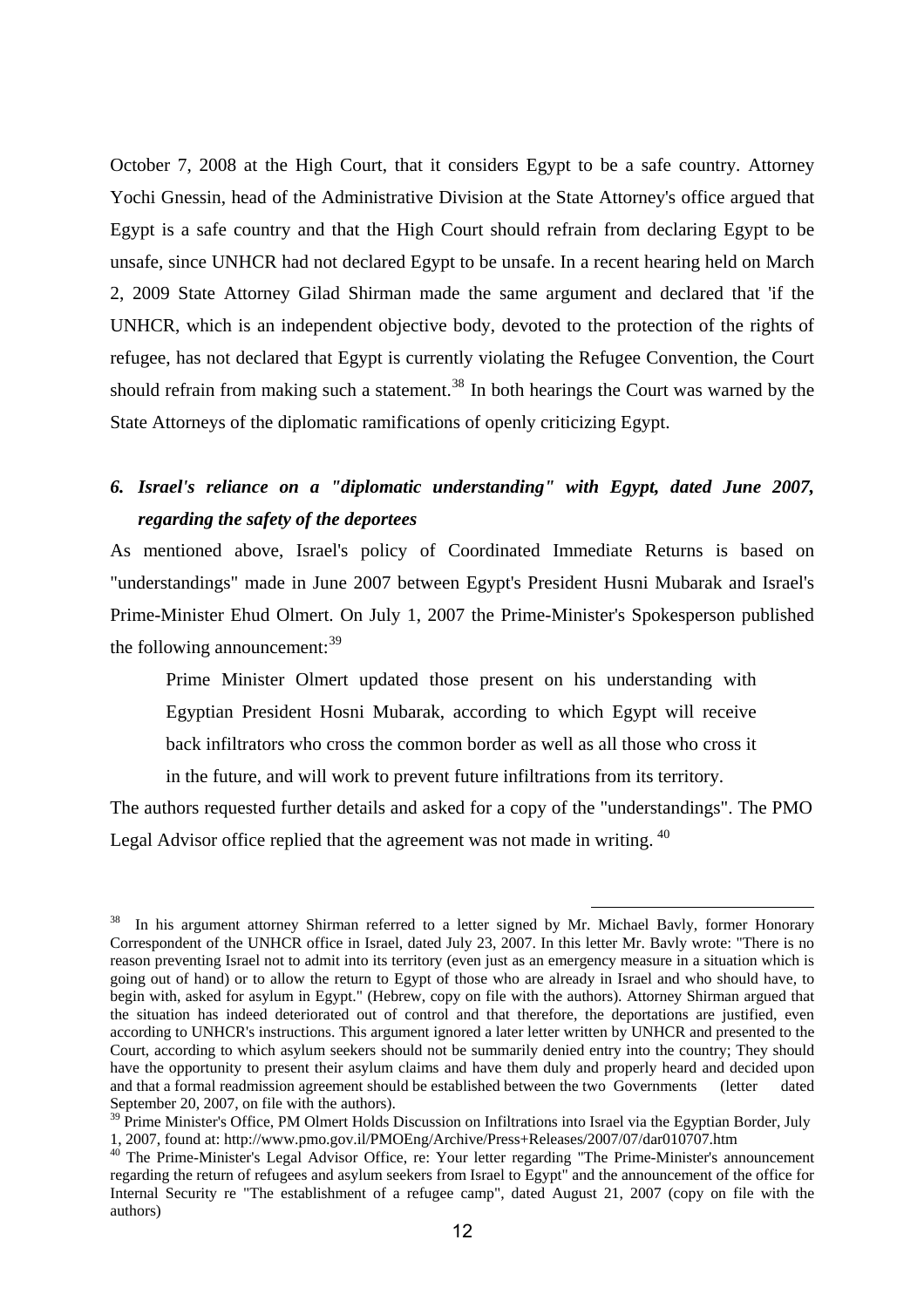Soon after this announcement, the Egypt Ministry of Foreign Affairs denied having reached any such understandings with Israel, an announcement published on August 11, 2007  $declared:$ <sup>[41](#page-12-0)</sup>

The diplomatic source underlined that, unlike what has been circulated by the media, Egypt did not agree to re-admit the persons who have previously trespassed to Israel through the Egyptian borders, affirming that Egypt officially conveyed to Israel that it is not obligated to receive any non-Egyptian citizen who has illegally trespassed to Israel.

In it's answers to the Court the State declared that the Israeli Prime-Minister and the Egyptian President "agreed that the coordinated return will be preformed under the assurances that the infiltrators will not be returned from Egypt to Sudan, and that the lives and well-being of the infiltrators will be guarded".<sup>[42](#page-12-1)</sup> The State added that the Egyptian office of UNHCR will supervise the Egyptian authorities handling of the 48 people who were deported.<sup>[43](#page-12-2)</sup> At the first hearing of the petition at HCt 7302/07 on September 24, 2007, the High Court, the State rejected the demand that a readmission agreement should be done in writing and argued that Israel will never be able to reach a written agreement with Egypt and that ordering the State to produce such an agreement is tantamount to prohibiting any deportations to Egypt.

The Egyptian denial of the understandings and UNHCR's inability to access the returnees, did not deter the State from performing further "Coordinated Immediate Returns" on August 2008, as described above. In a hearing held in the High-Court on October 7, 2008 Attorney Yochi Gnessin argued for the State that until August 2008 there was no coordination between the Israeli Division commander and his Egyptian counterpart, thus no "Coordinated returns" were preformed. She added that at the time, such coordination existed only in one section along the border and therefore only in that section returns took place. The authors' argued that this situation proves the lack of commitment by Egypt's central Government and that an Egyptian army commander cannot ensure the treatment of migrants, asylum seekers and refugees after they are returned (i.e. access to asylum procedures and respect for basic refugee and human rights). This argument as well as the information according to which some of the

<span id="page-12-0"></span> $41$  Egypt Ministry of Foreign Affairs, Egyptian efforts to combat trespassing across the international borders with Israel, August 11, 2007, Found at: http://www.mfa.gov.eg/MFA\_Portal/en-

GB/MFA\_News/Press\_Releases/Press\_Releases\_Archive/Egypt+Israeli+border118.htm

<span id="page-12-2"></span><span id="page-12-1"></span> $42$  HCt 7302/07 Complementary Announcement by the State, submitted on September 23, 2007, article 13 <sup>43</sup> Ibid. article 15.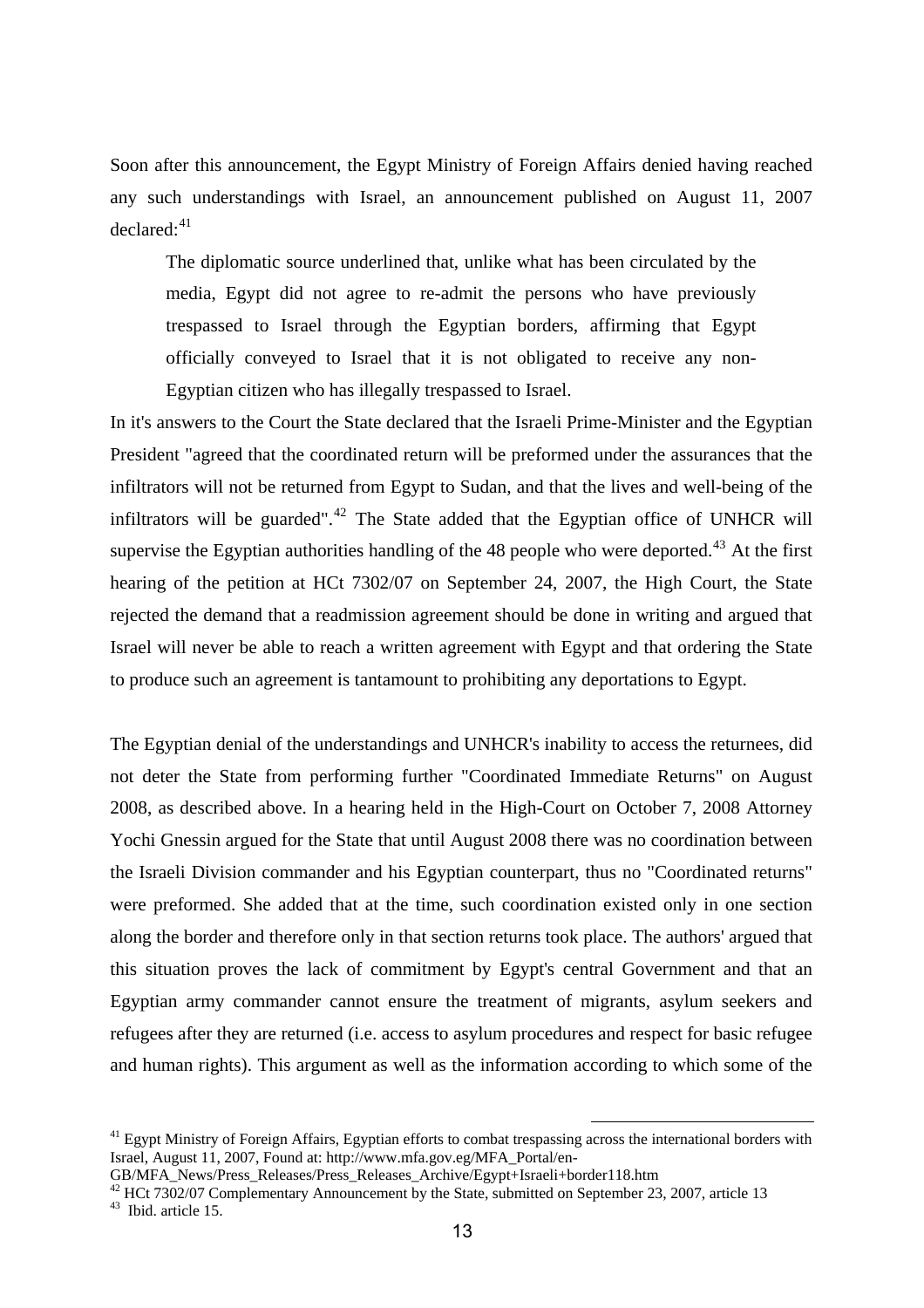people returned by Israel were exposed to subsequent refoulement, did not lead the State to the necessary conclusion that the "understandings" with Egypt can not be relied upon.

### *7. Israel's "Coordinated Immediate Return Procedure"*

The petition at HCt 7302/07 brought about one significant change; the High Court demanded that the State present a detailed procedure to "conduct an adequate examination to ascertain if a person is an asylum seeker who claims he should be recognized as a refugee or if the person is an infiltrator who is not seeking asylum. In addition the Court asked the State to detail the training of the people who will handle the questioning of asylum seekers.<sup>[44](#page-13-0)</sup> On December 3, 2007 the State presented to the Court its new procedure entitled "Coordinated Immediate Return" (Permanent Operational Order 1/3.000, November 2007). A copy of the State's submission and the new procedure with a free translation to English is attached as **annex "b"**. [45](#page-13-1)

Nowhere in the December 2007 Complementary Announcement, which includes the infiltrator's report, or in the overview of the training as described in the November 2008 Complementary Notification is there any mention of the Convention against Torture or even the word "torture." As such, there is no evidence the procedures have even taken the Convention into consideration.

The procedures, as presented by the State to the High Court in a complementary announcement dated December 3, 2007, direct that:

- An "infiltrator" would be questioned "by the capturing force in the field" within three to six hours of capture.
- The questioner-described as "a soldier or a policeman"-needs only to have the "basic ability to communicate with the infiltrator."
- If questioning in the field is impossible, the migrant would be taken to an army camp where the same procedures would apply.

<span id="page-13-0"></span><sup>&</sup>lt;sup>44</sup> HCt 7302/07 Decision dated 24.9.07, found at:<br>http://elyon1.court.gov.il/files/07/020/073/N04/07073020.n04.htm (Hebrew)

<span id="page-13-1"></span>HCt 7302/07, Complementary Announcement on Behalf of the State (December 3, 2007). The complementary announcement includes, as an annex, the proposed procedures, entitled, "IDF permanent operational order 1/3.000, Procedure for Immediate Coordinated Returns, Infiltrators on the Israeli / Egyptian Border, November 2007, Southern Sector."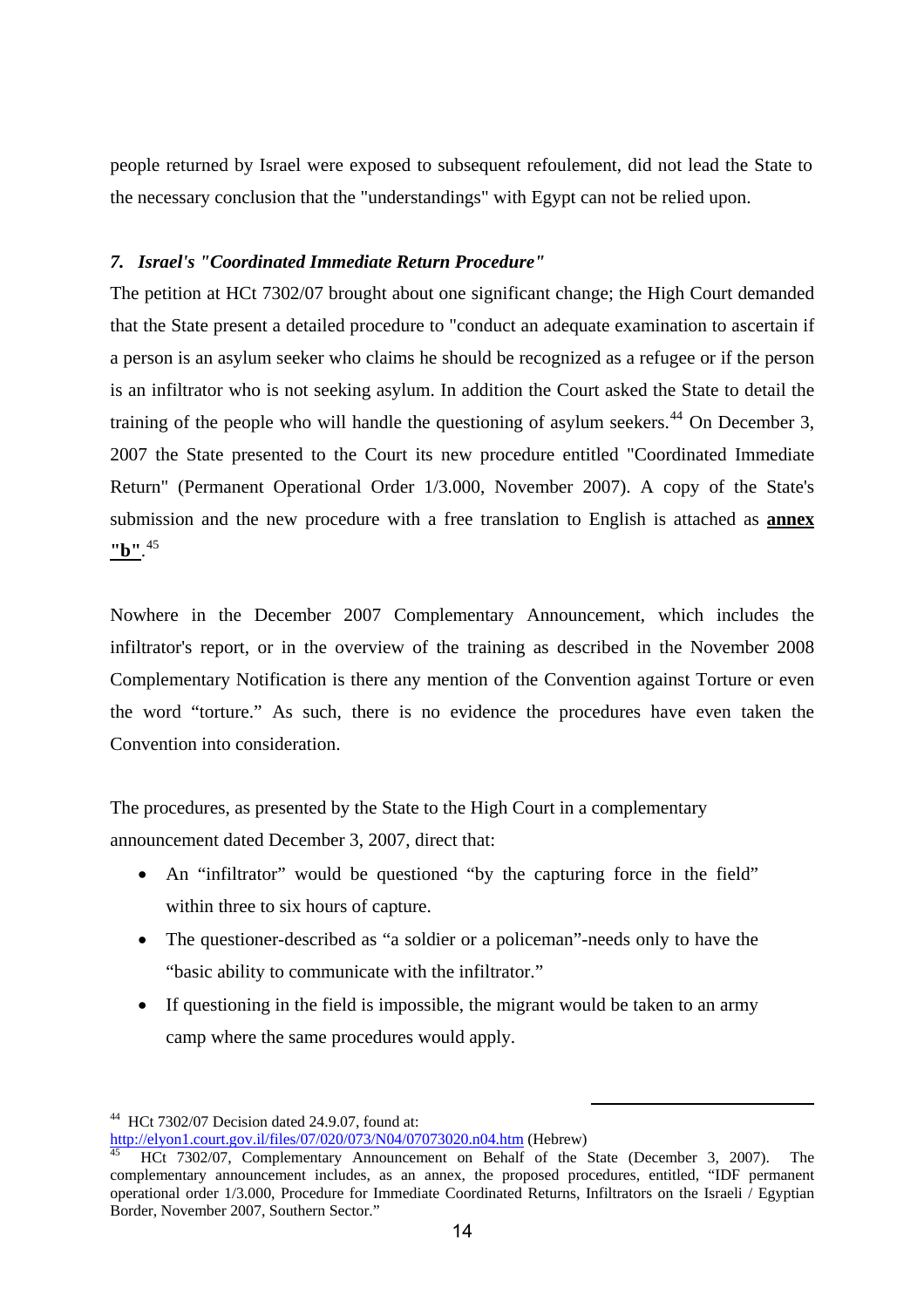- This questioning would be based on a questionnaire that does not direct the interviewer to ask directly whether the migrant fears any risk in his or her country of origin or in Egypt.
- If the questioning raises suspicions of a "security or criminal infiltration," the "infiltrator would be transferred to the relevant treatment avenues," but the procedures do not specify whether the migrant would have access to further asylum procedures.
- The information derived from the questioning would be transferred to a lieutenant colonel or colonel in the Israel Defense Force (IDF), who would decide whether the migrant, based on "his personal circumstances, the circumstances of his capture and his status in Egypt," should be returned to Egypt.
- If the migrant's file indicated that the migrant had claimed a serious danger to his life if he were returned, the army officer would ask for the advice of "a legal authority from the army legal division" or with another authorized government authority.
- The migrant would not be returned if the relevant authority believed that there was a danger to the migrant's life or liberty in Egypt. However, this authority would not take into account any "risk of prosecution or imprisonment or punishment due to the infiltration or other criminal offenses committed within Egypt."
- The authority could direct the migrant to be transferred to the civil immigration authorities if he believes that "there is danger to the life or liberty of the infiltrator in Egypt."
- Otherwise, migrants would be deported to Egypt within 72 hours upon "receiving the necessary approval" in "coordination with the relevant Egyptian authorities."
- Until that time, the migrant would be detained by the IDF according to temporary or permanent deportation orders.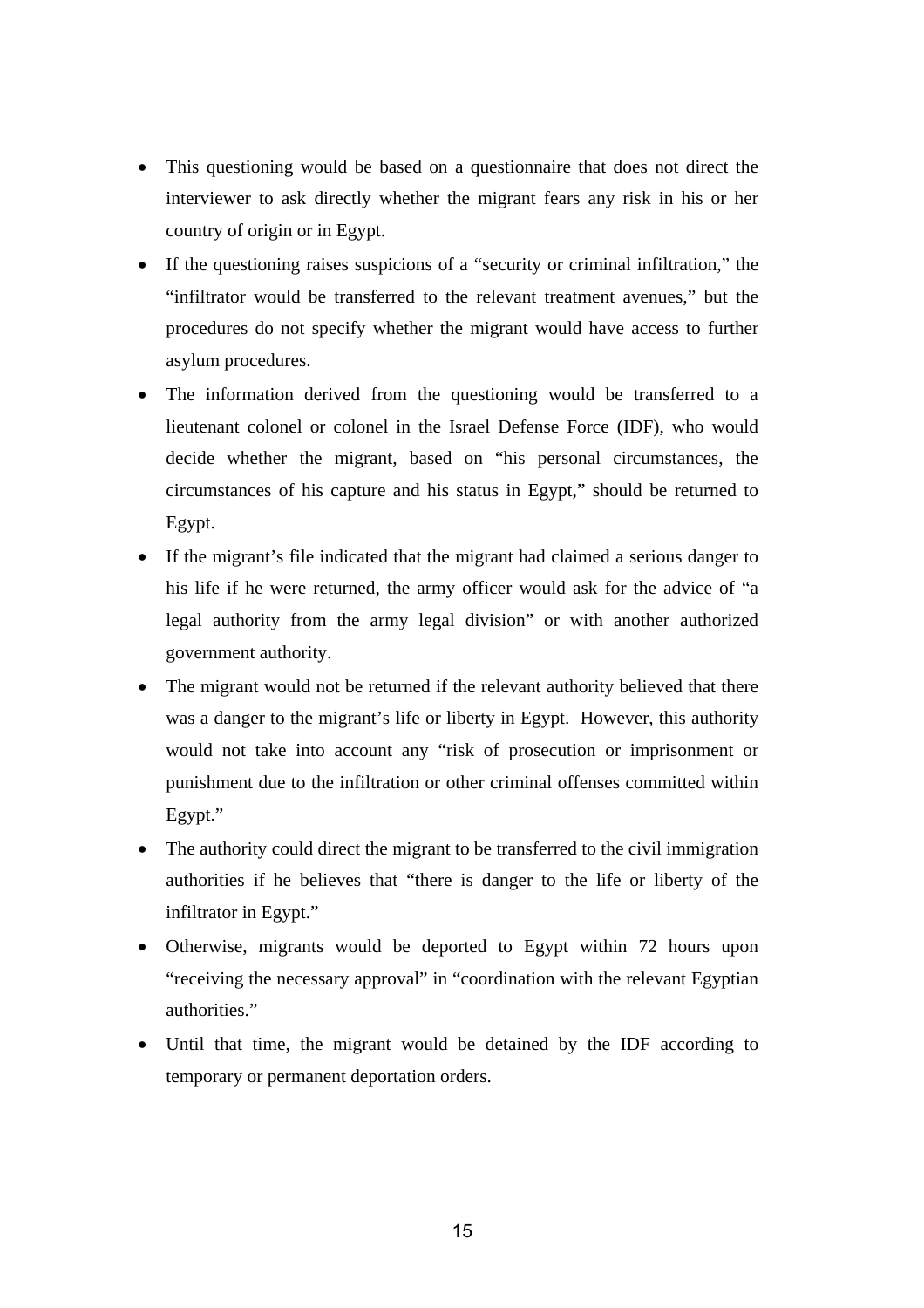In a letter provided to the High Court of Justice Human Rights Watch describes and analyzes the problems of the Coordinated Immediate Return Procedure as follows (attached as **annex "c"**).[46](#page-15-0)

An additional analysis was provided to the High Court in an application to join the procedures as an Amicus Curiae served by Prof. Andrew I. Schoenholtz.<sup>[47](#page-15-1)</sup> We attach here several of Prof. Schoenholtz's important comments:

The standard [used by the procedure - the authors] for determining "danger to life and liberty" is itself in direct conflict with the Convention against Torture. That is, an infiltrator who "may be brought to justice or might be punished for infiltration or another criminal felony<sup>1[48](#page-15-2)</sup> is precluded from claiming he is in danger, but this contravenes the absolute nature of the bar on torture. There are no exceptions to the refoulement obligations under the Convention against Torture neither for criminals or anyone else. Moreover, it is exactly in these situations, prosecution or imprisonment, where torture in Egypt is reported to occur. In 2008, the U.S. Department of State reported that "Article 42 of the constitution prohibits the infliction of 'physical or moral harm' upon persons who have been arrested or detained… However, police, security personnel, and prison guards routinely tortured and abused prisoners and detainees."<sup>[49](#page-15-3)</sup> When Brigadier General Strick stated that "it was clarified to me that as a rule after the capture of the infiltrator at the border, the Egyptians transfer the infiltrators to the handling of the local justice system." Such a practice raises the issue of whether there is a torture risk because, as stated above, the U.S. government and

<span id="page-15-0"></span><sup>&</sup>lt;sup>46</sup> Human Rights Watch, re: Proposed Border Asylum Procedure, dated December 21,2007 (copy on file with the authors)

<span id="page-15-3"></span><span id="page-15-1"></span> $^{47}$  HCt 7302/07 Application to Join the Proceedings as Amicus Curiae, served by Prof. Andrew J. Schoenholtz on January 13, 2009.

<span id="page-15-2"></span><sup>&</sup>lt;sup>48</sup> Complementary Announcement on Behalf of the State (December 3, 2007), at Annex 1, IDF permanent operational order 1/3.000, Procedure for Immediate Coordinated Returns, Infiltrators on the Israeli / Egyptian Border, November 2007, Southern Sector, Art. 5.A.1.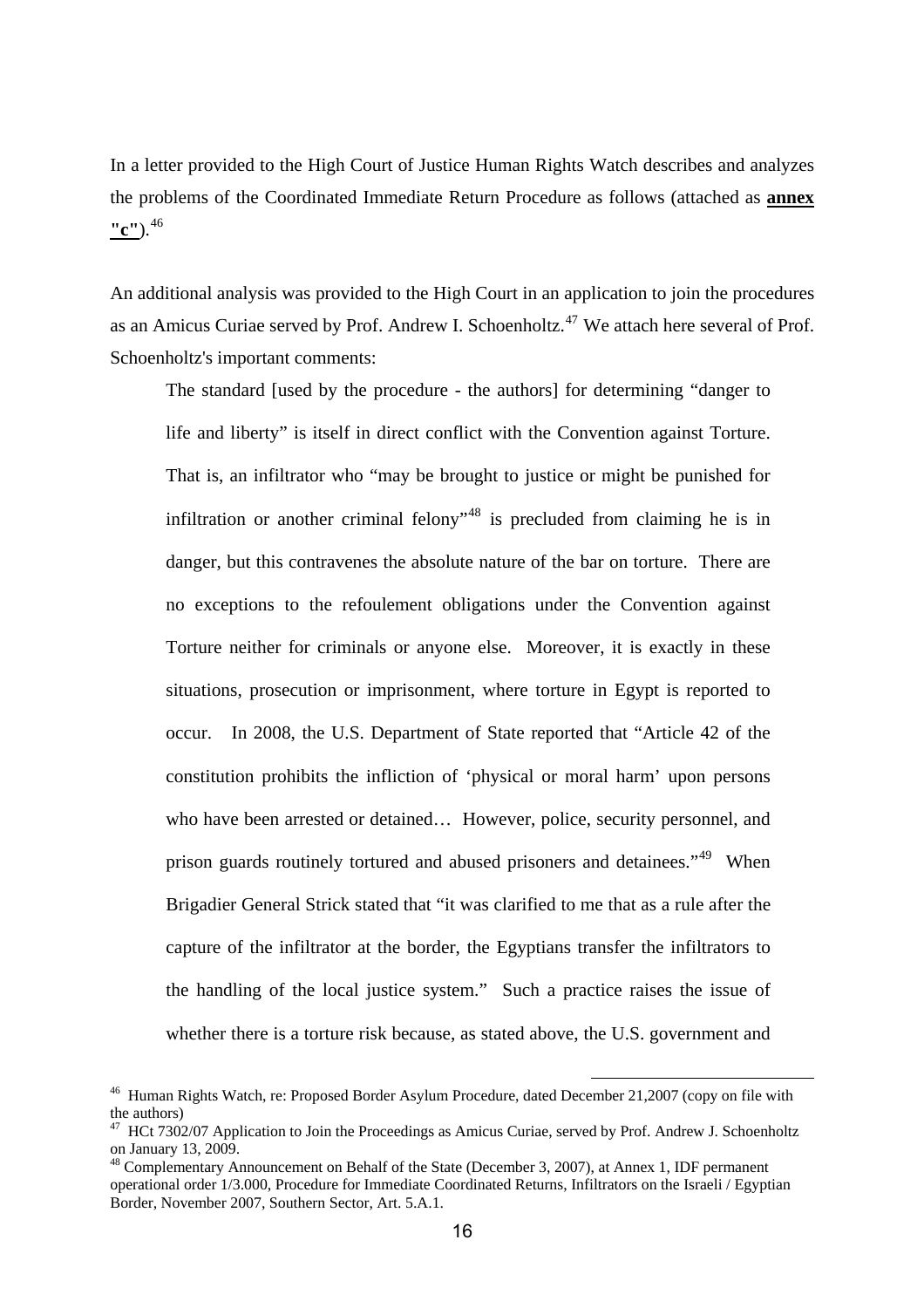other credible sources have reported that "police, security personnel and prison guards routinely torture and abused prisoners and detainees."<sup>[50](#page-16-0)</sup>

The procedures also provide that the "infiltrator" must raise "on his own initiative, claims regarding danger to his life or from being a refugee.<sup>"[51](#page-16-1)</sup> Whether an infiltrator is precluded from later raising a claim of "danger to life" if he initially claims only refugee status is unclear. Furthermore, only if he raises any claims is he then asked in detail about the claims. Under the Convention against Torture, however, the State has an affirmative duty to find out if an individual may be subject to torture. The specifics of the type of questioning are provided in the Report documenting the capture of an infiltrator/form of individual question. The report does not provide any standard "form" questions that must be asked by the IDF officer. As a result, the questions are left to the officer's discretion.

Generally, those fleeing violence and torture are under tremendous duress. Under the procedures, they are not allowed any time to rest and recover before they are expected to affirmatively disclose the conditions that gave rise to their immediate situation. Further, they are required to communicate their complaints without knowledge of the protections they are entitled to under international law. Moreover, they are required to communicate with soldiers who may not be trained on the conditions of their country of origin or on the Convention against Torture. Finally, the soldiers need only "at the least, [have] the basic ability to

<sup>&</sup>lt;sup>49</sup> U.S. Dep't of State, Country Reports on Human Rights Practices: Egypt, 2007, Section 1(c) (March 11, 2008).  $50<sub>Id</sub>$ .

<span id="page-16-1"></span><span id="page-16-0"></span><sup>&</sup>lt;sup>51</sup> Complementary Announcement on Behalf of the State (December 3, 2007), at Annex 1, IDF permanent operational order 1/3.000, Procedure for Immediate Coordinated Returns, Infiltrators on the Israeli / Egyptian Border, November 2007, Southern Sector, Art. 5.A.1.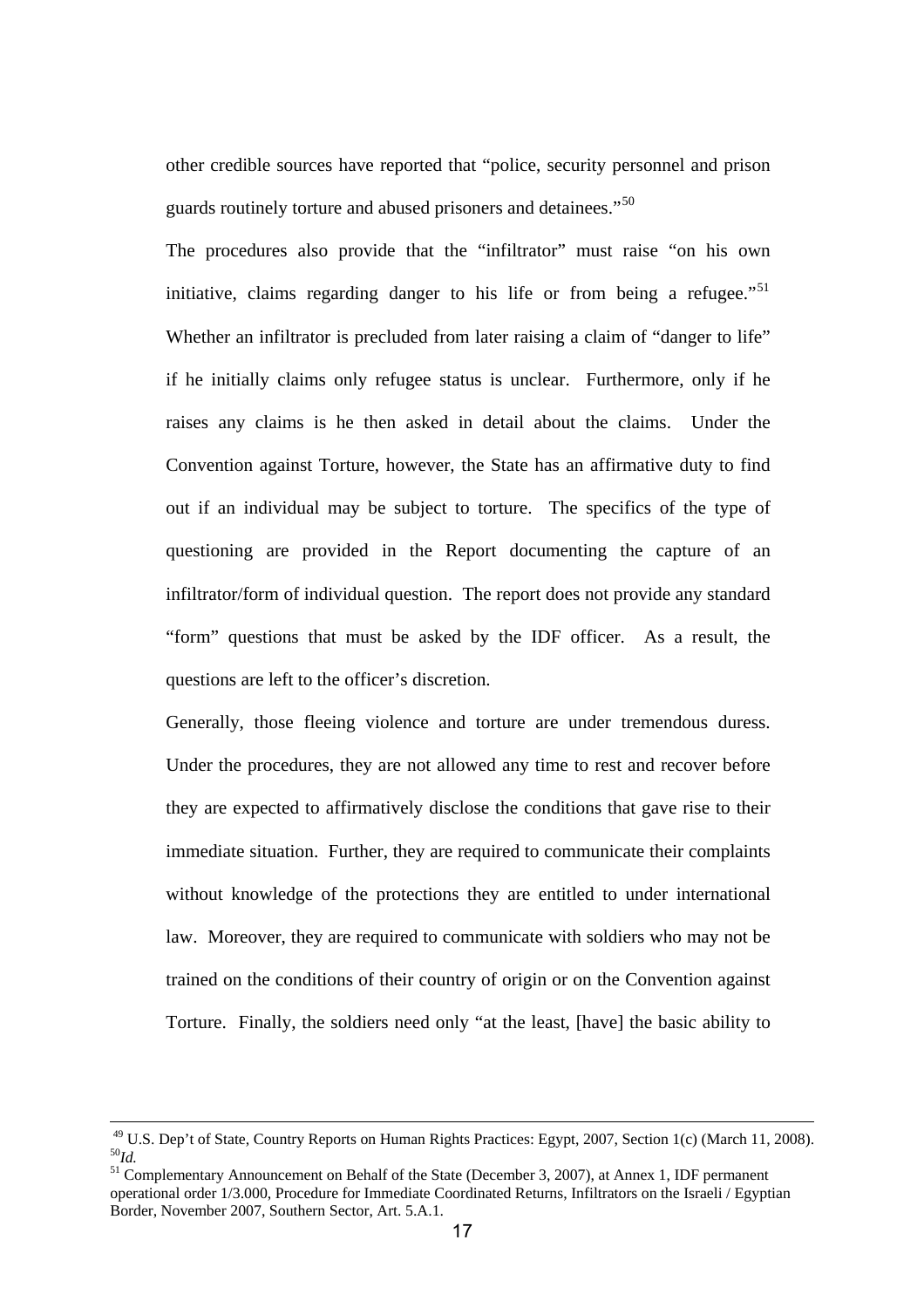communicate with the translator."<sup>[52](#page-17-0)</sup> Communication at a "basic" level may not be adequate to convey the information necessary to make a determination under the Convention against Torture.

After the report is completed, the IDF officer then determines whether the conditions for immediate coordinated return have been fulfilled. To do this, one of the conditions is that the IDF officer "believes" there is no "danger to the life and liberty of the infiltrator in Egypt."<sup>[53](#page-17-1)</sup> First, for an officer to make a proper determination, the officer must have objective information about the human rights conditions in Egypt or the country of origin, particularly regarding the treatment of refugees. This also raises the important issue that the term "danger" is undefined in the procedures. As stated above, "the fact that the infiltrator might be brought to justice or might be punished for infiltration or another criminal felony, shall not be considered as such danger."<sup>[54](#page-17-2)</sup>

It is unclear if "danger" at a minimum encompasses "torture" under the Convention against Torture. Moreover, as stated above, excluding prosecution or imprisonment punishment as danger directly conflicts with Article 2 of the Convention against Torture.

However, if an IDF officer "believes" there is "real danger to life and liberty," the IDF officer is to consult with a lawyer in the IDF legal unit or with another authorized Government authority regarding the ability to perform a Coordinated Return. Given that protection under Convention against Torture is absolute,

<span id="page-17-0"></span> $52$  Complementary Announcement on Behalf of the State (December 3, 2007), at paragraph 7.

<span id="page-17-2"></span><span id="page-17-1"></span><sup>&</sup>lt;sup>53</sup> Complementary Announcement on Behalf of the State (December 3, 2007), at Annex 1, IDF permanent operational order 1/3.000, Procedure for Immediate Coordinated Returns, Infiltrators on the Israeli / Egyptian Border, November 2007, Southern Sector, Art. 5.A.1.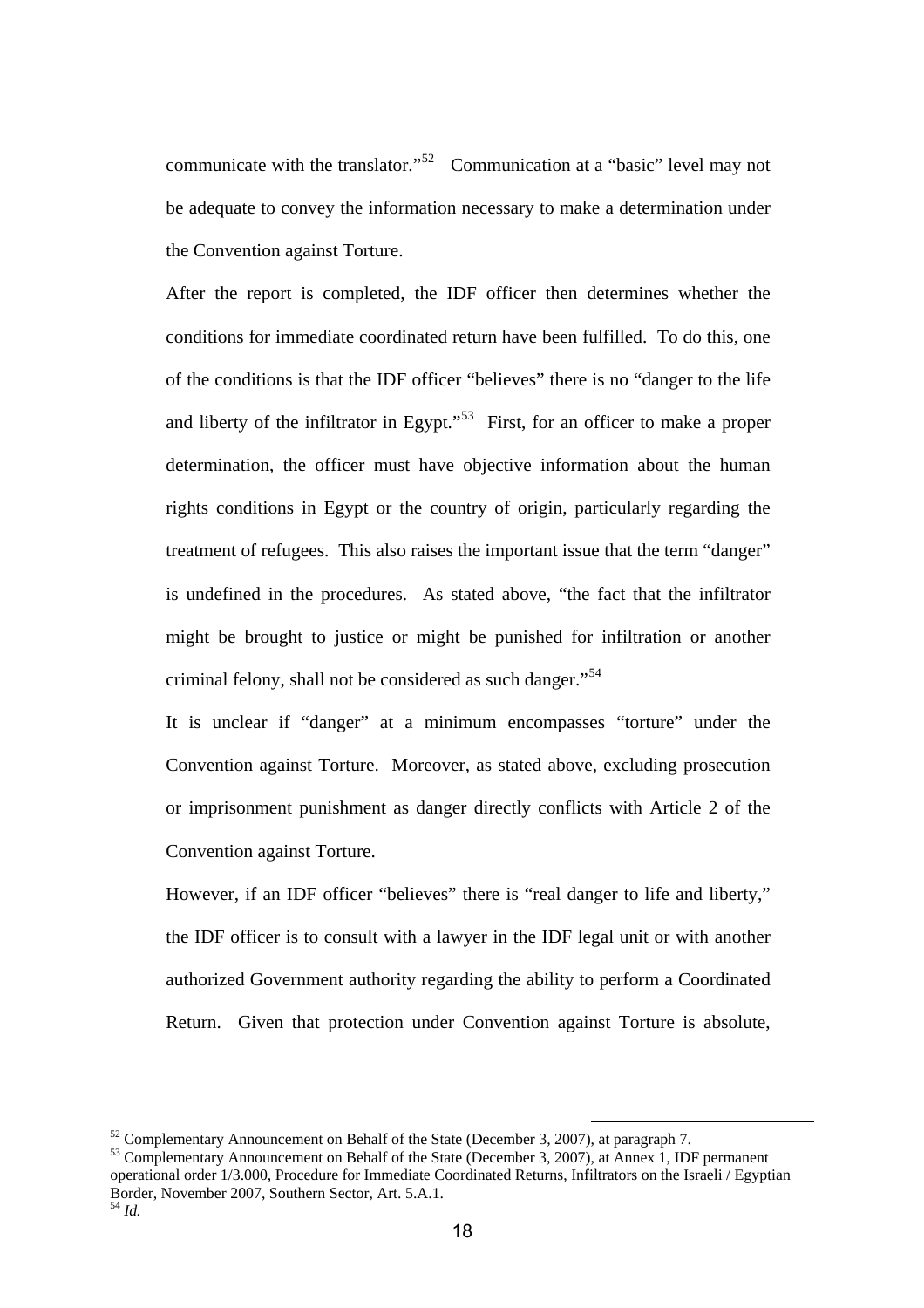however, a determination that "real danger" exist would prohibit any Coordinated Return.

More issues regarding the GOI's position on the Convention against Torture arise upon examination of the training that is provided to IDF officers. According to the State in its latest submission to the Court, there were two training seminars, one in September 2008 and one in November 2008. The subjects covered in the earlier seminar included law and legislation but there is no mention of the Convention against Torture in the list of the laws and legislation. Furthermore, the November session is described as having been "even more extensive," however, there is no evidence there was any training on the Convention against Torture.

From what has been presented to the Court thus far, there is no evidence the GOI took into account the factors listed in the General Comments to Article 3 when drafting the procedures. Along the same lines, there is no evidence the IDF officers have been trained to take into account these factors when making their determinations. In fact, none of the submissions by the State have even addressed the Convention against Torture in any respect whatsoever.

#### *8. The deportation of 2 Sudanese asylum seekers to Gaza Strip*

In a discrete incident during 2003, IDF officers deported to the Palestinian Authority controlled Gaza strip, two Sudanese asylum seekers. We attach a translation of an affidavit signed by one of the deportees, who is currently in Israel as **annex "d"**. We ask that his name and personal details not be exposed or published by the Committee since his status in Israel is precarious. Our client (referred to here as: "R") fears that disclosing either the fact that he is in Israel or the fact that he had reported incidents of torture at the hands of the Palestinian Authority and the Egyptian security forces might place him in danger in the future.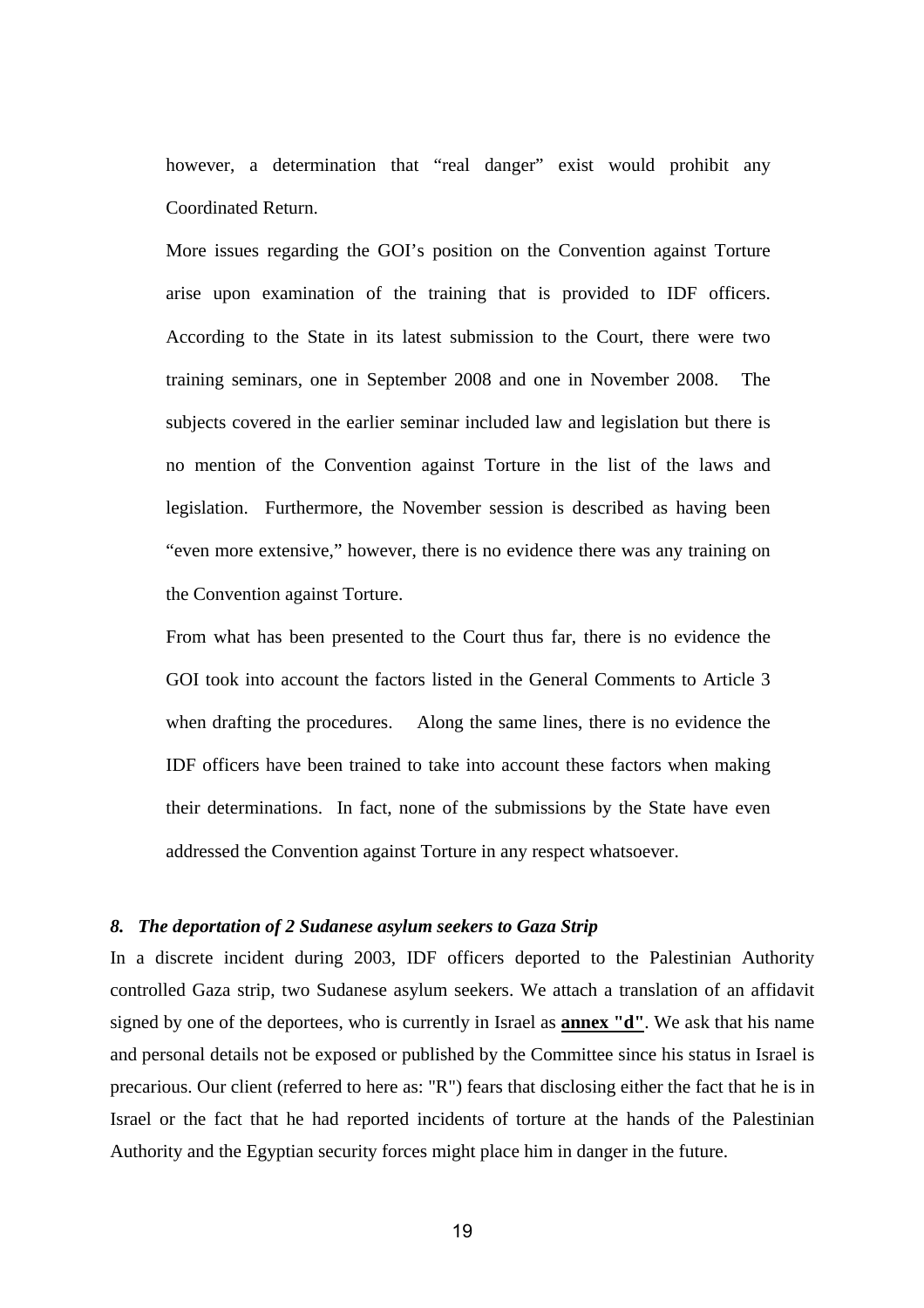In his affidavit R describes his arrival at the Israeli border with another Sudanese refugee on November 2003. After a short interrogation and despite the fact he declared he wishes to make an asylum claim, an IDF officer ordered his return to Egypt (article 8 to the affidavit). The two asylum seekers were taken to the Egyptian border and ordered to return to Egypt. On the next evening, since they failed to comply with the order, they were transferred by the IDF to Gaza. The asylum seekers were immediately arrested by the Palestinian Muhabarat (intelligence) and violently tortured due to the suspicion that they were working with the Israeli secret service (the "Mossad", articles 11-14 to the affidavit). R was detained in extreme conditions: he was isolated fro long periods of time, placed in a small under-ground cell, had no bed, was not taken out for excursions (article 14 to the affidavit). Only after 14 months in detention R and the other asylum seeker were released. They remained in Gaza several additional months until the ICRC and UNHCR facilitated their return to Egypt (articles 17-19 to the affidavit). When R was transferred to Egypt he suffered an additional violent interrogation by the Egyptian security forces. Allegations were made again that he served the Israeli secret services (articles 20-21 to the affidavit).

These events left R with a severe trauma, after he made a suicide attempt, he was treated in the Nadim Center for victims of violence in Cairo (article 24 to the affidavit). R left Cairo in 2006 after he was detained by the Egyptian police and threatened that next time he will be deported to Sudan. He currently has no protection papers in Israel and this exasperates his distress (article 29 to the affidavit).

The authors are aware of one more case in the past in which an Iraqi asylum seeker was deported from Israel to Gaza (and suffered similar treatment to that which is described by R), but such incidents seem to be an exception.

#### *9. Summary*

The Committee against Torture has officially stated in its General Comments that the danger of torture must be assessed not just for the initial receiving state, but also to states to which the person may be subsequently expelled, returned or extradited.<sup>[55](#page-19-0)</sup> While Israel does provide for individual questioning under the Coordinated Returns procedure, at issue is whether this

<span id="page-19-0"></span><sup>&</sup>lt;sup>55</sup> The Committee against Torture, at its nineteenth session, 317th meeting, held on 21 November 1997, adopted the general comment for the guidance of State parties and authors of communication.